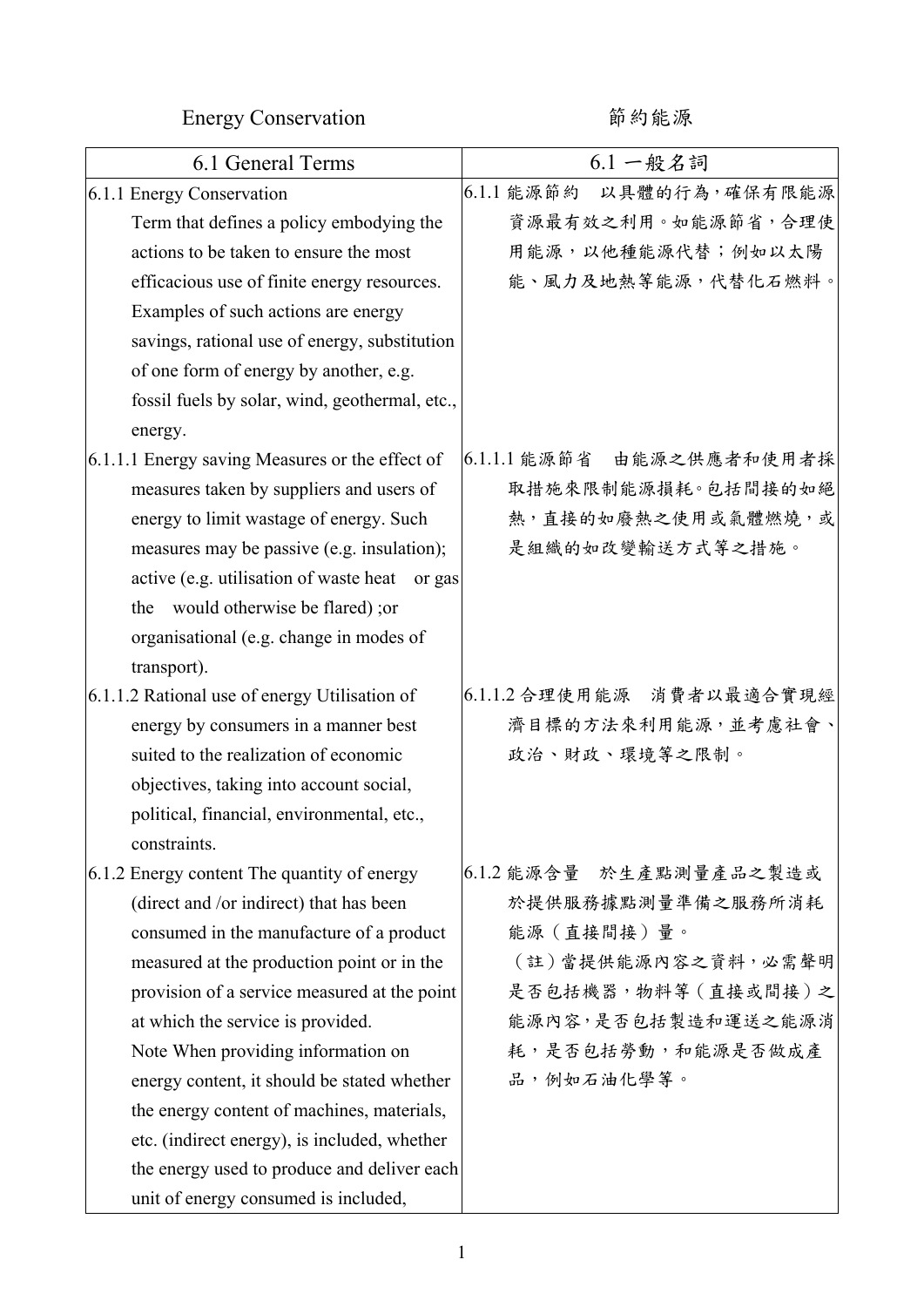| whether the energy associated with labour     |                           |
|-----------------------------------------------|---------------------------|
| is included and whether the energy actually   |                           |
| physically embodied in the product, e.g. in   |                           |
| a petrochemical, is included.                 |                           |
| 6.1.3 Energy chain The flow of energy from    | 6.1.3 能源鏈合 能源的流程,從原始的生產到  |
| primary production to end use of the          | 最終的使用。轉換某種能源型式至他種型        |
| energy; one or more links of the energy       | 式,皆構成為能源鏈之一部份。            |
| chain involve conversion of one form of the   |                           |
| energy into another.                          |                           |
| 6.1.4 Energy cascade A flow or quantity of    | 6.1.4 能源串级 串聯之一個或多個生產程    |
| energy utilised in two or more processes      | 序,於完成一個程序後留下之可用能源供        |
| stepwise in series in such manner that        | 應次一個程序使用,其目標乃是達到能源        |
| energy remaining available after              | 使用之最佳效率。                  |
| completion of one process is supplied for     | (註)於每一程序之熱力平衡,從原有能        |
| use to the following process, the objective   | 源中所增加之熵等於製程中所減少之焓。        |
| being to achieve optimum overall              |                           |
| efficiency in the use of energy.              |                           |
| Note Where thermal energy is involved, at     |                           |
| each process stage the increase in entropy    |                           |
| of the original energy corresponds to a       |                           |
| decrease in enthalpy due to the               |                           |
| thermodynamic process at that stage.          |                           |
| 6.1.5 Specific cost of energy saving The      | 6.1.5 省能比值 每年期間,有關之元件於輸出  |
| expenditure required in energy-saving         | (出力)不變情況下,於節省單位數量能        |
| measures to save unit quantity of energy      | 源的測量中所需之費用。               |
| per year per relevant unit output without     | (註)省能比值用在計算投資報酬方面。        |
| quantitative or qualitative change in the     |                           |
| output.                                       |                           |
| Note The specific cost of energy saving is    |                           |
| employed, for example, in calculating the     |                           |
| return on investment.                         |                           |
| 6.1.6 Degree day An empirical unit expressing | 6.1.6 每日度差 以攝氏 (或華氏)表示之實驗 |
| the daily difference in degrees Celsius (or   | 單位,為24小時之室外溫度平均,當低        |
| Fahrenheit) between a base temperature and    | 於一基準溫度時,兩者之溫度差。每日度        |
| the 24-hour mean outdoor temperature          | 差記錄可以估計建築物之所需暖房需求         |
| when this falls below the base temperature.   | 熱量。                       |
| Degree day records are used to estimate the   | (註1)實驗值隨著各國不同。基準溫度        |
| heating requirements of buildings.            | 既是實驗之室外溫度低於建築物加熱系         |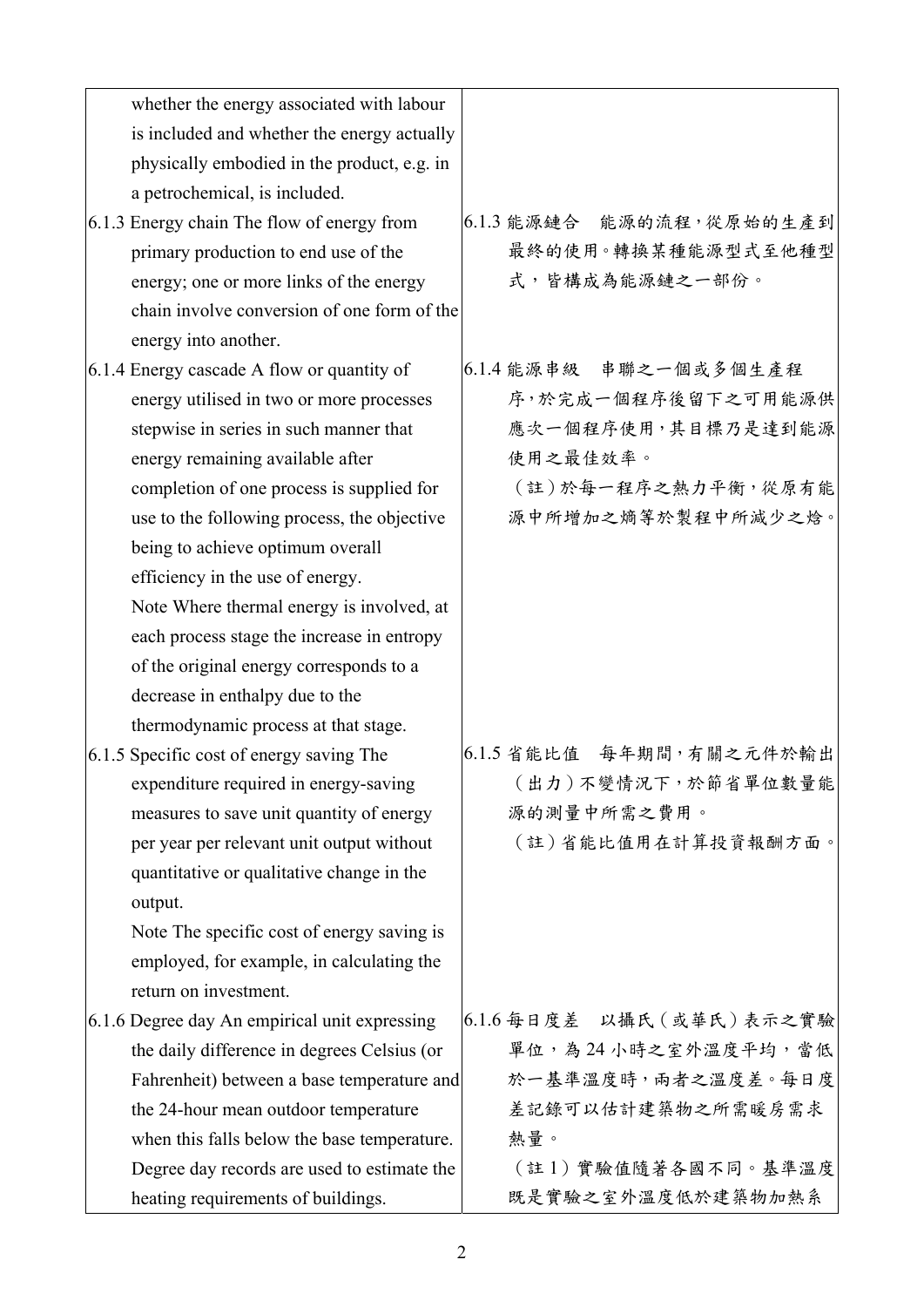| Note 1 Depending on the practices                  | 統操作使用之溫度,也是室內溫度。基準         |
|----------------------------------------------------|----------------------------|
| prevailing in different countries, the base        | 溫度之值固定,但各國有所不同。            |
| temperature is defined either as the outdoor       | (註2)每日度差的原理可以應用於類推         |
| temperature empirically decided as that            | 空氣調節系統。                    |
| below which the heating systems of                 | (註3)統計整月或整個取暖季節之每日         |
| buildings are put into operation, or as the        | 度差,可以於當月或取暖季之室外溫度水         |
| indoor temperature, <i>i.e.</i> the temperature at | 準或數年為一週期測量之。並且作一比          |
| which the interior of the premises requires        | 較,依此基準之比較「溫度調節」而搜集         |
| to be maintained. The base temperature has         | 並統計整月,取暖季或整年之燃料消耗。         |
| a fixed value nationally; it may, however,         | 至於區域性之氣候溫度也會影響該時期          |
| vary between countries.                            | 之能源消耗應分別予以估計。              |
| Note 2 The principle of the degree day may         |                            |
| be applied analogously to air conditioning         |                            |
| systems.                                           |                            |
| Note 3 By totalling the degree days over a         |                            |
| month or over a heating season, a                  |                            |
| comparison may be made between the level           |                            |
| of the outdoor temperature in that month or        |                            |
| heating season and a norm measured over a          |                            |
| number of years for the period; on the basis       |                            |
| of such comparison "temperature adjusted"          |                            |
| fuel consumption statistics may be                 |                            |
| compiled for the month, heating season or          |                            |
| year which enable factors other than               |                            |
| climatic temperature that have influenced          |                            |
| energy consumption in that period to be            |                            |
| independently assessed.                            |                            |
| 6.2 Terms Relating to Passive Energy               | 6.2 有關間接性能源節省名詞            |
| Saving                                             |                            |
| 6.2.1 Thermal insulation The application of        | 6.2.1 絕熱<br>使用低熱傳之物質於建築物、窰 |
| materials of very low thermal conductivity         | 爐、鍋爐、蒸汽和熱水管路和熱水槽。來         |
| to the walls, roofs and floors, and windows        | 防止熱量散失和廢棄。                 |
| of buildings, to furnaces, boilers, steam and      | (註)絕熱同樣也可應用於冷凍系統防止         |
| hot water piping, hot water tanks, etc., to        | 冷氣之損失。                     |
| prevent the escape and hence waste of heat.        |                            |
| Note Thermal insulation may similarly be           |                            |
| applied to preventing the loss of cold in          |                            |
| refrigeration processes.                           |                            |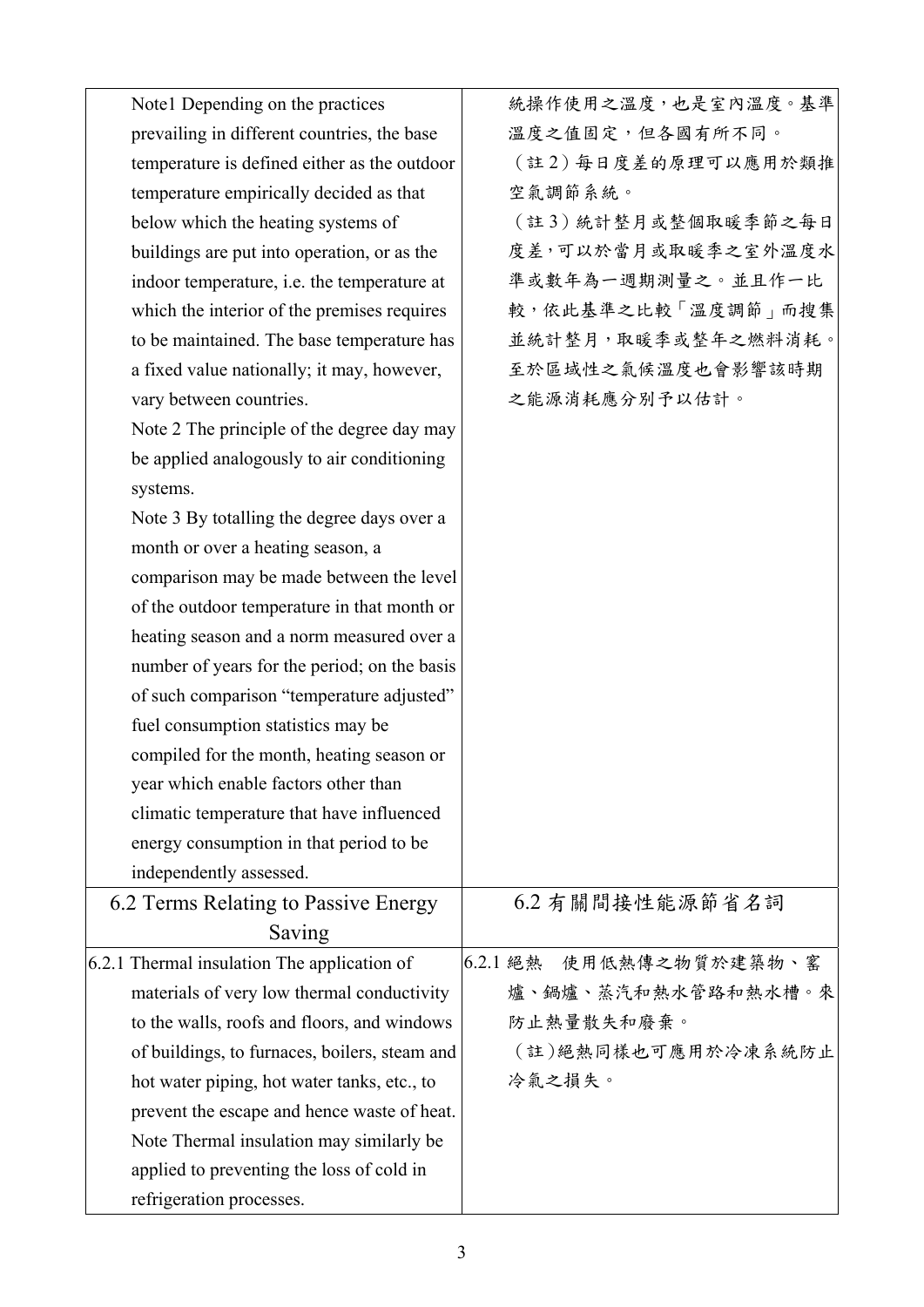|                                                | 6.2.2 k-Value: thermal conductivity A measure of 6.2.2 K 值:熱傳導度 測量絕熱物質傳送熱量 |
|------------------------------------------------|----------------------------------------------------------------------------|
| an insulating material's capacity to transmit  | 之能力 (防止熱傳送);以單位面積單位                                                        |
| (and hence to resist the transmission of)      | 厚度之材料板,於單位時間板之兩側溫度                                                         |
| heat; it is expressed as the quantity of heat  | 差板之熱傳導量:k=W/mK。(註)k值                                                       |
| that will be conducted through unit area of    | 是絕熱技術名詞,熱傳導是相同的科學名                                                         |
| a slab of material of unit thickness with unit | 詞並不限於絕熱的情況。                                                                |
| differences of temperature between the         |                                                                            |
| faces in unit time: k=W/mK.                    |                                                                            |
| Note k-value is the term used in insulation    |                                                                            |
| technology; thermal conductivity is the        |                                                                            |
| corresponding scientific term and not          |                                                                            |
| limited to the context of insulation.          |                                                                            |
| 6.2.3 U-Value; thermal transmittance;          | 6.2.3 U 值; 熱傳送; 傳送係數 測量建築物的                                                |
| transmittance coefficient A measure of the     | 結構元件 (由磚組立牆、絕熱物、空室、                                                        |
| capacity of a composite structural element     | 屋頂之瓦、木頭)來傳送(或者隔絕)之                                                         |
| of a building (e.g. a wall consisting of       | 熱量,是從建築物之一側空氣流過結構元                                                         |
| bricks, thermal insulation material, cavities, | 件並從他側流出之熱量,以每單位面積單                                                         |
| etc.; a roof of tiles, wood, insulation        | 位時間兩側溫差之傳熱量                                                                |
| material, etc.) to transmit (and hence to      | U=W/m <sup>2</sup> K $($ 註1) 屋頂, 牆等之 U值,                                   |
| resist the transmission of) heat; it is the    | 為度量某獨立建築物之熱特性。                                                             |
| quantity of heat which will flow from air on   | (註2)某些國家之R因數或R值 (熱                                                         |
| one side of the structure to air on the other  | 阻),於數學上是U值的倒數。但是在                                                          |
| side per unit area for unit air temperature    | 決定材料之內側和外側之表面溫度,最好                                                         |
| difference in unit time:                       | 以測量絕熱的單位來計量: R=m2K/W。                                                      |
| $U = W/m2K$ .                                  |                                                                            |
| Note 1 U-values of roof, walls, etc., give a   |                                                                            |
| measure of the thermal properties of an        |                                                                            |
| individual building.                           |                                                                            |
| Note 2 In some countries the R-factor or       |                                                                            |
| R-value (thermal resistance), which is         |                                                                            |
| mathematically the reciprocal of the           |                                                                            |
| U-value but in the determination of which      |                                                                            |
| the inside and outside surface temperatures    |                                                                            |
| of the materials are measured and not the      |                                                                            |
| respective air temperatures as for the         |                                                                            |
| U-value, is preferred as a unit of             |                                                                            |
| measurement of thermal insulation:             |                                                                            |
| $R = m^2K/W$ .                                 |                                                                            |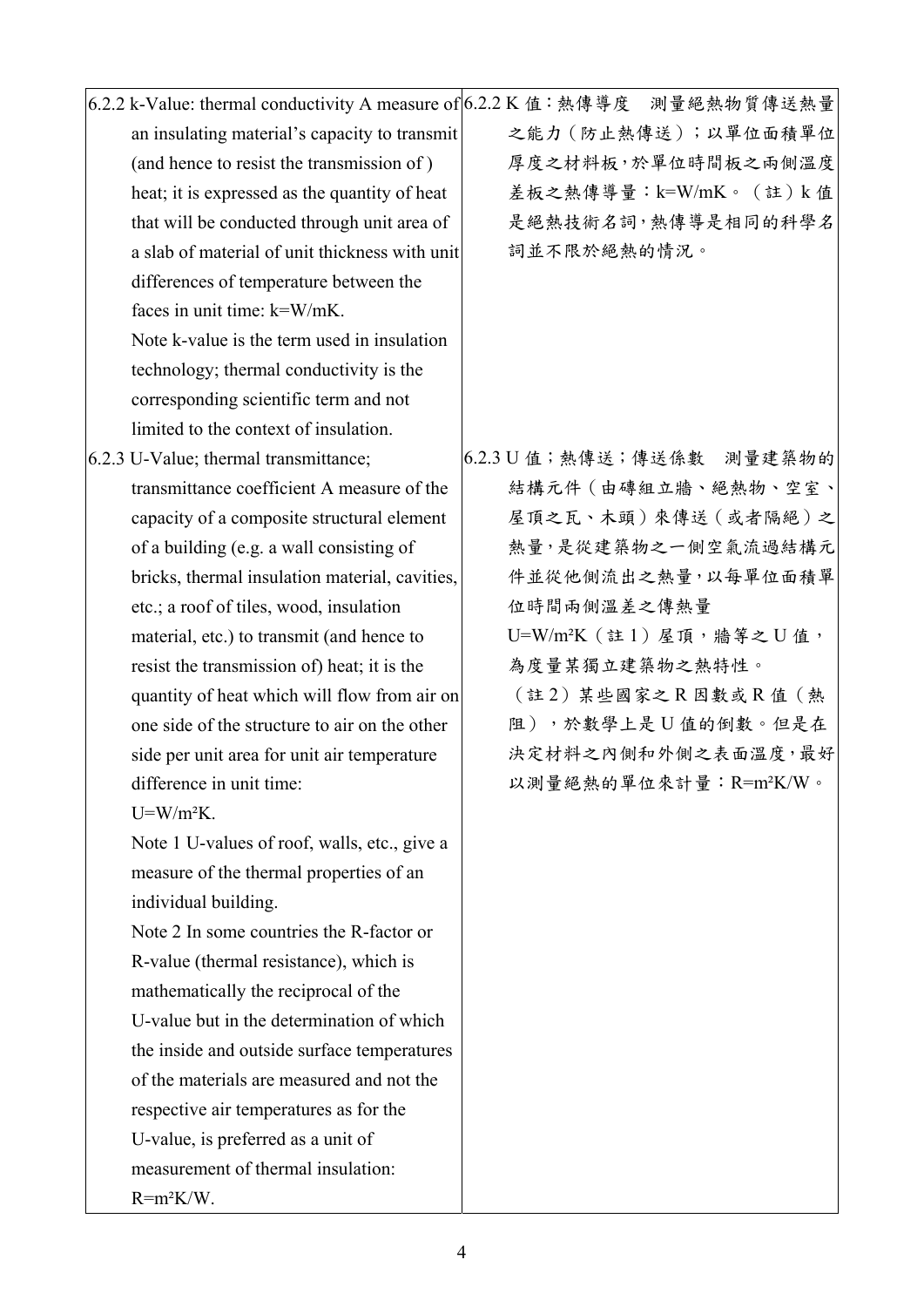| 6.2.4 Incidental heat gain the total heat acquired |     | 6.2.4 入射熱增益 建築物從太陽輻射和其他  |
|----------------------------------------------------|-----|--------------------------|
| by a building from solar radiation and any         |     | 之內在或外在的熱源所得之總熱量和(如       |
| other external or internal source of heat          |     | 燈光,居住者),非由建築物安裝之加熱       |
| (e.g. lighting, occupants), that does not          |     | 系統而來,入射熱增益有時稱為「自由        |
| form part of the installed heating system of       |     | 熱」。                      |
| the building. Incidental heat gain is              |     | 註:如果建築物之溫度控制系統於設計        |
| sometimes termed "free heat".                      |     | 時,考慮到此附屬熱增益,則有助於燃料       |
| Note Incidental heat gain can contribute to        |     | 之節省。                     |
| fuel savings only if the temperature-control       |     |                          |
| system of the building is designed to take         |     |                          |
| account of such heat gain.                         |     |                          |
| 6.2.5 Low-energy building A building so            |     | 6.2.5 省能建築 一棟建築物於設計時,能以最 |
| designed that it can meet its heating and          |     | 少購買商用能源,並能滿足其加熱和空調       |
| air-conditioning requirements with the             |     | 之需求。                     |
| minimum use of purchased commercial                |     | (註)以經濟上實際燃料節約名詞而言,       |
| energy.                                            |     | 此建築物應以最小的全部壽命週期成本        |
| Note In terms of economically realistic fuel       |     | 來建造和使用。                  |
| conservation, such a building would be one         |     |                          |
| with a minimum overall life cycle cost to          |     |                          |
| build and operate.                                 |     |                          |
| 6.3 Terms Relating to Active Energy                | 6.3 | 有關應用於現有工廠之直接性能源          |
| Saving Applied to Existing Plant                   |     | 節省名詞                     |
| 6.3.1 Programme controlled heating and             |     | 6.3.1 程式控制的暖房與空調 建築物中之暖  |
| air-conditioning The automatic control of          |     | 房與空調系統,依據預先安排之程式設計       |
| the heating and air-conditioning system of a       |     | 而做自動控制,使得建築物內有人使用        |
| building according to a prearranged                |     | 時,能享受所需的舒適狀況;反之,在其       |
| programme designed so that the occupants           |     | 他無人使用的時間,暖房與空調之負載則       |
| of a building enjoy the required conditions        |     | 會降低。                     |
| of comfort while they are in occupancy of          |     |                          |
| the building, while at other times the             |     |                          |
| heating and air-conditioning load is               |     |                          |
| reduced.                                           |     |                          |
| 6.3.2 Load control Any method of adjusting         |     | 6.3.2 負載控制 利用特别的計量或其他的配  |
| consumer demand, notably at periods of             |     | 置,例如熱計量,配合以特殊電價比率之       |
| peak demand, by the use of special                 |     | 最大需求計量,容許停供電力之合約,離       |
|                                                    |     | 峯期間熱儲存之準備等任何可調整尖峯        |
| metering or other arrangements, e.g. heat          |     |                          |
| metering, maximum demand metering                  |     | 期間用戶需求之方法。               |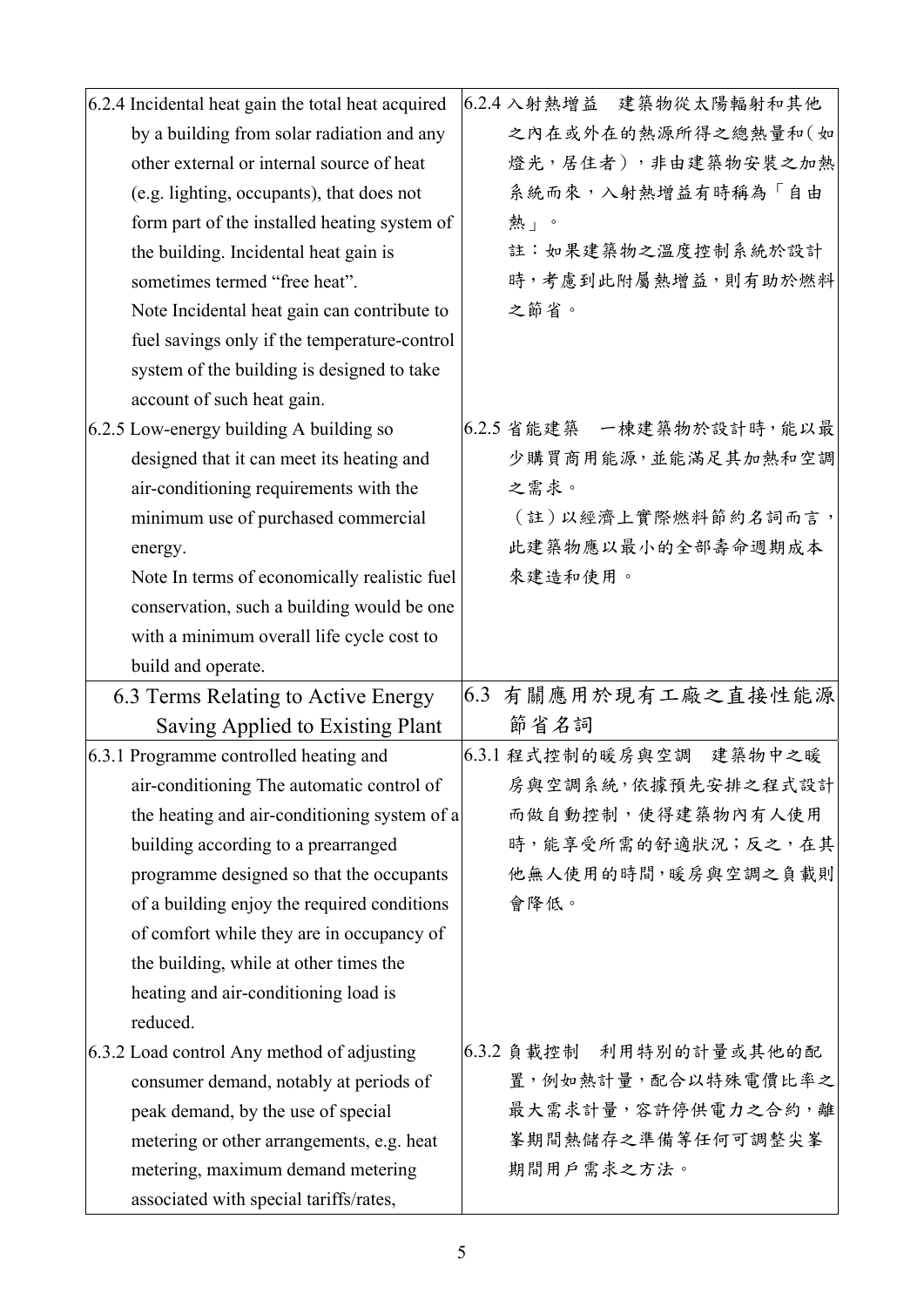| contracts allowing interruptions of supply,                               |                                                                            |
|---------------------------------------------------------------------------|----------------------------------------------------------------------------|
| provision for heat storage during off-peak                                |                                                                            |
| periods, etc.                                                             |                                                                            |
| 6.3.3 Power factor correction Correction effected 6.3.3 功率因數修正 為改進電力設備之功率 |                                                                            |
| by systems and devices for improving the                                  | 因數由系統與裝置所影響之修正。                                                            |
| power factor of electrical equipment.                                     | (註)對於「功率因數」參見第二部份之                                                         |
| Note For "power factor" see separate entry                                | 分別記載。                                                                      |
| in Section2.                                                              |                                                                            |
| 6.4 Terms Relating to Active Energy                                       | 6.4 有關附加元件於現有工廠、再循環及                                                       |
| Saving by Addition of Elements to                                         | 廢物利用之直接性能源節約名詞                                                             |
| <b>Existing Plant, Recycling,</b>                                         |                                                                            |
| <b>Utilisation of Waste</b>                                               |                                                                            |
| 6.4.1 Mechanical ventilation The use of fans or                           | 6.4.1 機械式通風 自然循環通風不足時,利用                                                   |
| other mechanical devices to ensure that the                               | 風扇或其他機械裝置以使空氣在房間內                                                          |
| air is circulated in rooms and other parts of                             | 或建築物之其他部份循環。                                                               |
| buildings when natural circulation is                                     |                                                                            |
| inadequate.                                                               |                                                                            |
|                                                                           | 6.4.2 Condensate return the technique of trapping 6.4.2 冷凝水回收 利用於發電、程序加熱、空 |
| the water formed from the condensation of                                 | 間加熱等之蒸汽所凝結成水的祛水技                                                           |
| steam used for power generation, process                                  | 術,並且為了節省水的顯熱及備用飼水之                                                         |
| heating, space heating, etc., and returning it                            | 某些成本,將之以飼水之方式送回鍋爐。                                                         |
| to the boiler as feed water, in order to save                             |                                                                            |
| the sensible heat of the water and some of                                |                                                                            |
| the costs of feed water preparation.                                      |                                                                            |
| 6.4.3 Energy recovery                                                     | 6.4.3 能源回收 完成一個特定的程序之後所                                                    |
| The recovery of energy remaining available                                | 留下仍然可資利用的能源之回收,可應用                                                         |
| after completion of a particular process,                                 | 於同一程序或其他程序。                                                                |
| either for use in the same process or for use                             |                                                                            |
| in another process.                                                       |                                                                            |
| 6.4.3.1 Waste-heat recovery The capture and                               | 6.4.3.1 廢熱回收 在某一特定程序而未消耗於                                                  |
| utilisation of that part of the heat generated                            | 此程序中,且仍可開發利用之熱源的收集                                                         |
| for a particular process that is not                                      | 與利用。                                                                       |
| consumed in that process, but remains an                                  | (註)兩種廢熱回收之特例為排放水之熱                                                         |
| exploitable heat source.                                                  | 回收(通常由鍋爐之最低部份釋放以清除                                                         |
| Note Two special cases of waste-heat                                      | 鍋爐淤渣之水顯熱回收)以及閃蒸回收                                                          |
| recovery are blowdown heat recovery                                       | (當保持熱製程水溫於373°K (100°C)                                                    |
| (recovery of the sensible heat in the water                               | 以上之壓力突然降低時,由熱製程水所產                                                         |
| that is regularly released from the lowest                                | 生蒸汽的回收)。                                                                   |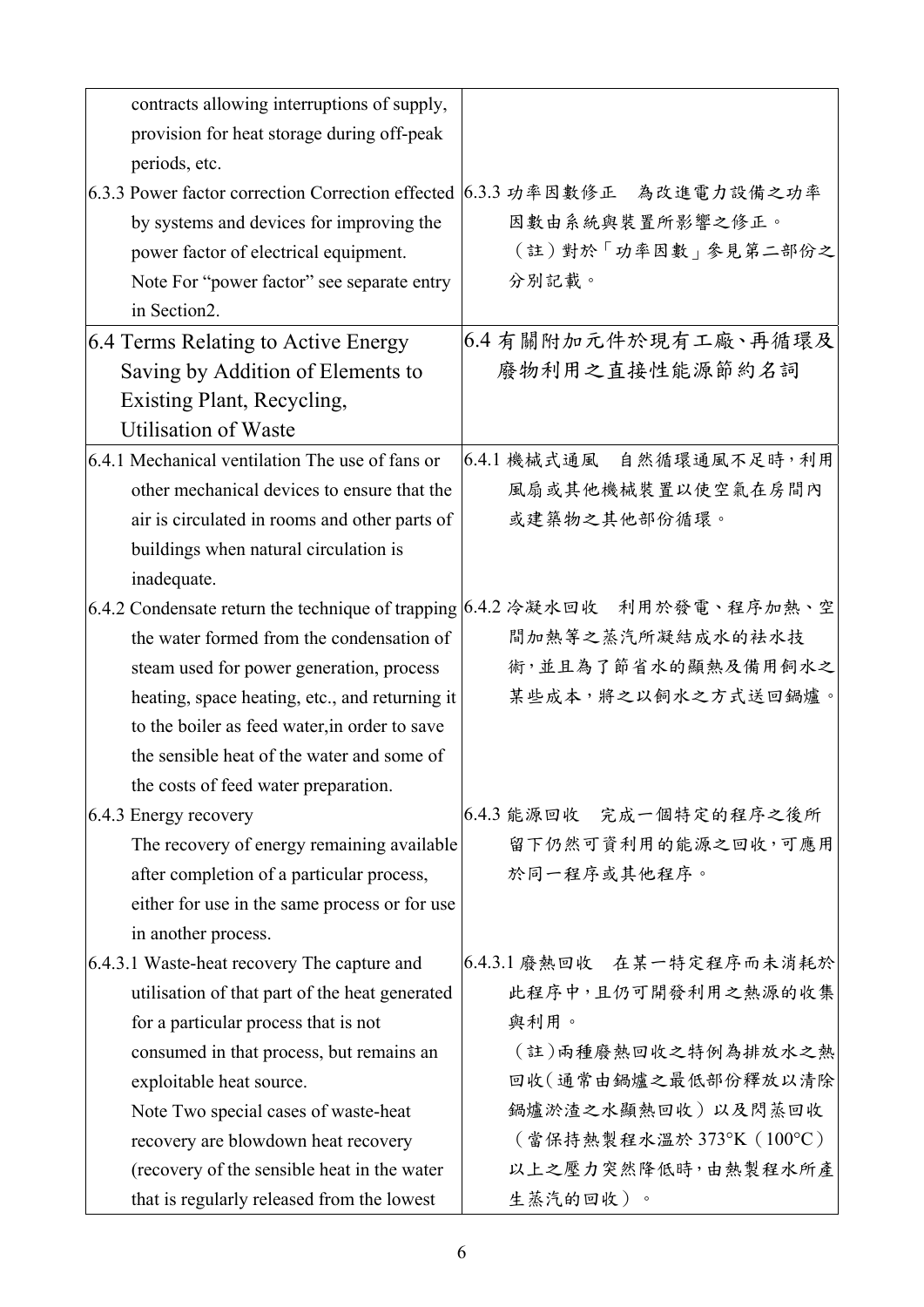| part of a boiler to free the boiler of sludge)  |                                                                           |
|-------------------------------------------------|---------------------------------------------------------------------------|
| and flash steam recovery (recovery of the       |                                                                           |
| steam generated from hot process water,         |                                                                           |
| when the pressure required to maintain the      |                                                                           |
| hot process water at temperatures in excess     |                                                                           |
| of 373 K $(100^{\circ}C)$ is suddenly reduced). |                                                                           |
|                                                 | 6.4.3.2 Mechanical energy recovery The recovery 6.4.3.2 機械能回收 在其他情况將被浪費掉之 |
| in useful mechanical form of energy that        | 有用機械能的回收,例如,應用再生煞                                                         |
| would otherwise be wasted, e.g. by              | 車,在氣體傳送與分配系統中應用膨脹輪                                                        |
| regenerative braking (q.v.), use of             | 機以取代減壓閥。                                                                  |
| expansion turbine in place of reducing          |                                                                           |
| valve in a gas transmission and distribution    |                                                                           |
| system.                                         |                                                                           |
| 6.4.4 Heat exchanger Equipment for transferring | 6.4.4 熱交換器 一種設備,用來將一流動流體                                                  |
| heat from one fluid in motion to another        | 之熱量傳遞至另一流體,在兩物質之間不                                                        |
| without allowing any direct contact             | 容許任何有直接的接觸。熱交換器可能預                                                        |
| between the two substances. The heat            | 備做為連續的熱傳遞(復熱式熱交換                                                          |
| exchanger may provide for continuous heat       | 器);或者可能預備做為間歇的熱傳遞(再                                                       |
| transfer (recuperative heat exchanger): or it   | 生式熱交換器)。                                                                  |
| may provide for intermittent heat transfer      | (註)熱交換器之特例有熱管(利用冷媒                                                        |
| (regenerative heat exchanger).                  | 循環以傳遞熱量的一種熱交換器,由含有                                                        |
| Note Particular cases of heat exchanger are     | 燈芯與冷煤之一系列管子所組合而成,並                                                        |
| the heat pipe (a heat exchanger that            | 將之置於一組合殼內)與熱輪(一種熱交                                                        |
| transfers heat by the refrigerant cycle,        | 換器包含有柱形母體置於組合殼之中,並                                                        |
| comprising a series of pipes each               | 且透過兩空氣流束做緩慢之轉動,如此由                                                        |
| containing a wick and refrigerant, and          | 一流束傳遞熱量至另一流束)。                                                            |
| housed in a split casing) and the thermal       |                                                                           |
| wheel (a heat exchanger that comprises a        |                                                                           |
| cylindrical matrix within a split housing       |                                                                           |
| which rotates slowly through two air            |                                                                           |
| streams thus transferring heat from one to      |                                                                           |
| the other).                                     |                                                                           |
| 6.4.5 Materials recycling The salvage from the  | 6.4.5 物料再循環 由廢料與由工業、商業及家                                                  |
| waste matter and refuse occurring in            | 庭所產生廢物之殘料回收,這些廢物是經                                                        |
| industry, commerce and households of the        | 一個或多個製程而產生之結果,並將其回                                                        |
| material that has been the result of one or     | 收至一個製程中,如此節省了原料、能源                                                        |
| more process steps and the return of that       | 與成本,這些在由原料產生廢物時都是必                                                        |
| material to a process, thus saving the raw      | 需的。                                                                       |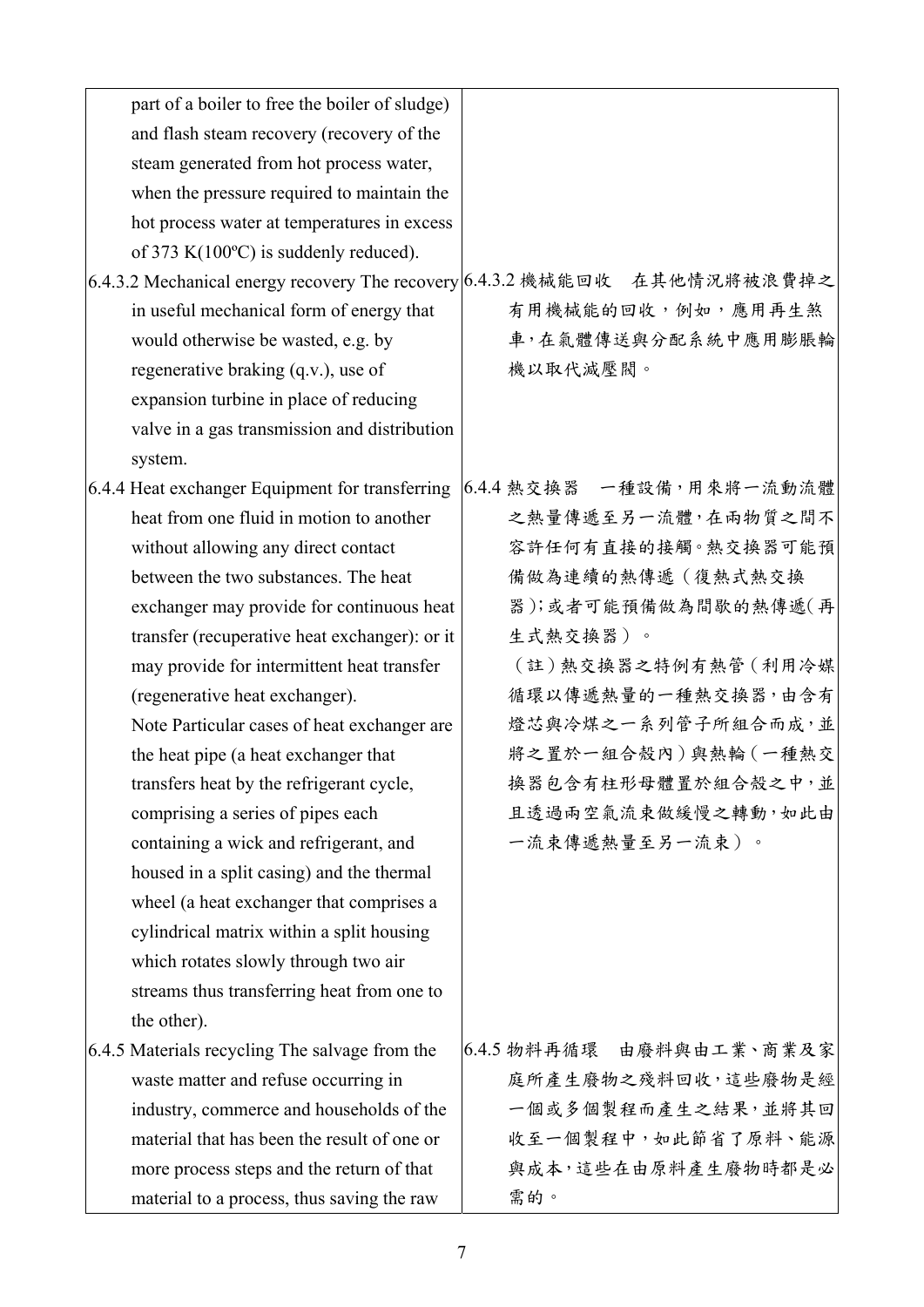| material, energy and costs that would           |                           |
|-------------------------------------------------|---------------------------|
| otherwise have been required or incurred to     |                           |
| produce it from the raw materials.              |                           |
| 6.4.6 Refuse; waste Material rejected as of no  | 6.4.6 廢物;廢料 物料因無立即價值而丢棄或  |
| immediate worth or left as residue of           | 因製程或者操作時所留下之殘留物。這些        |
| processes or operations. Such refuse may        | 可能是農業(即有機廢料)、工業(即含        |
| be agricultural (i.e. organic waste),           | 鐵的與非含鐵的金屬、玻璃、塑膠等)、        |
| industrial (i.e. containing ferrous and         | 商業與家庭的(即都市或市區的廢料)廢        |
| non-ferrous metals, glass, plastics, etc.),     | 物。                        |
| commercial and household (i.e. urban or         |                           |
| municipal waste).                               |                           |
| 6.4.7 Refuse-derived fuel; waste-derived fuel A | 6.4.7 廢物衍生燃料;廢料衍生燃料 一種在某  |
| fuel that is produced from material that        | 些情況被視為無價值的材料所產生的燃         |
| would otherwise be regarded as worthless,       | 料,例如,由農業廢料而產生的甲烷氣,        |
| e.g. methane gas from agricultural waste,       | 由廢橡膠產生之油,由有機廢物產生之固        |
| oil from scrap rubber, solid fuel from          | 體燃料。                      |
| organic refuse.                                 |                           |
| 6.4.8 Incineration (of refuse or waste) The     | 6.4.8 焚化 (廢物或廢料) 固體、半固體、液 |
| ignition and burning of solid, semi-solid,      | 體或氣體可燃廢料在燃燒設備(特別是為        |
| liquid or gaseous combustible waste matter      | 此目的而設計者)中之點火燃燒。           |
| in combustion equipment specially               | (註)焚化之主要目的在於處置殘留灰分        |
| designed for this purpose.                      | 之前減少廢料容積並使毒性物質變成無         |
| Note The main purpose of incineration is to     | 害;更進一步可能是利用燃燒之熱來產生        |
| reduce the bulk of the waste materials prior    | 蒸汽以電力;焚化之產品也可能用來做肥        |
| to disposal of the ash residue and to render    | 料之備料及造路及建築材料。             |
| toxic materials harmless; a further             |                           |
| possibility is to utilise the heat of the       |                           |
| combustion for steam generation and             |                           |
| electricity production; the products of         |                           |
| incineration may also be utilised in the        |                           |
| preparation of fertilisers and as               |                           |
| road-making and construction materials.         |                           |
| 6.4.9 Auxillary firing The addition of a        | 6.4.9 輔助點火 為了保持燃燒,將足够熱值之  |
| commercial fuel (oil, gas, coal) of adequate    | 商業性燃料 (油、氣、煤) 加入低熱值之      |
| calorific value to combustible materials of     | 燃燒材料中。名詞「補助燃料」也可用於        |
| low calorific value in order to maintain        | 上述之解釋其義較廣。                |
| combustion. Hence Auxiliary fuel. The           |                           |
| term Supplemental fuel may also be used in      |                           |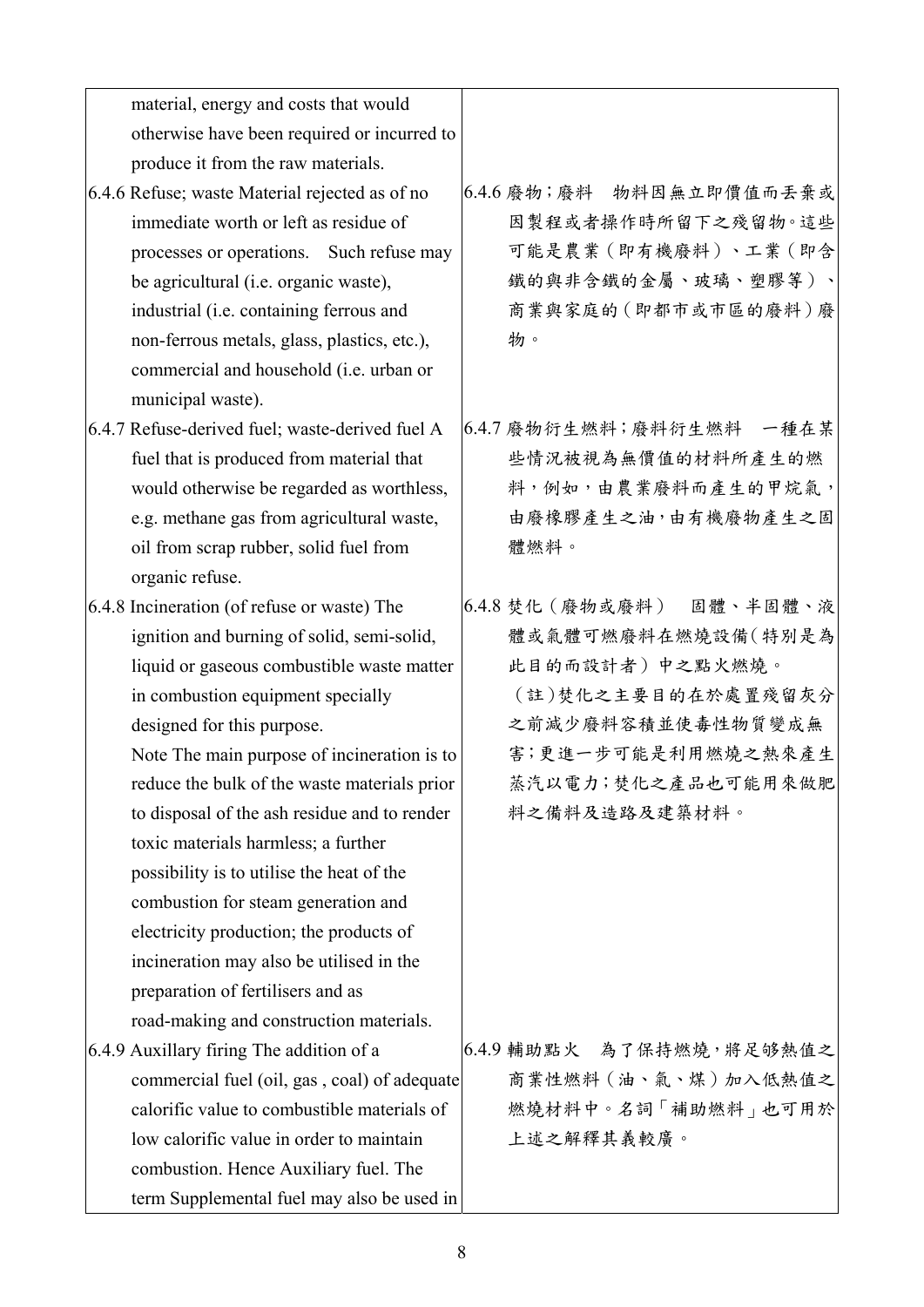| the above sense but it has a wider general          |                            |
|-----------------------------------------------------|----------------------------|
| meaning.                                            |                            |
| 6.4.10 Mechanical vapour re-compression A           | 6.4.10 機械式蒸氣再壓縮 再度利用潛熱的一   |
| method of re-using latent heat, e.g. in             | 種方法,例如在蒸發器中利用輪機壓縮機         |
| evaporators, whereby low-pressure vapour            | 壓縮,使得低壓蒸氣或排放蒸氣上升至較         |
| or exhaust steam is raised to a higher              | 高壓力。低壓蒸氣或排放蒸氣在噴射器內         |
| pressure by compression in a                        | 利用與高壓蒸氣混合,以增壓到較高壓力         |
| turbo-compresson.                                   | 的類似程序被稱為熱壓縮。               |
|                                                     |                            |
| 6.5 Terms Relating to Energy Savings                | 6.5 有關以改組及新系統達成能源節約        |
| Achieved by Organisational Changes                  | 之名詞                        |
| and New Systems                                     |                            |
| 6.5.1 Substitution (1) The use of a plant, process, | 6.5.1 替換 (1) 一個廠,程序、產品或服務之 |
| product or service, requiring less energy, or       | 應用,對其操作或準備較現存之情況只需         |
| less of a certain type of energy, for its           | 較少的能源或較少的某一型態的能源,但         |
| operation or provision than is required             | 並未降低產品或服務之品質要求。            |
| under the existing practice, without                | 替换(2)對一種特殊程序或服務使用除         |
| reducing the quality required of the product        | 了通常所用以外的某一型式之能源,在這         |
| or service.                                         | 種情況下使得替代在技術上、經濟或供給         |
| Substitution (2) The use of a form of               | 之考慮上是較有利或必要的。              |
| energy other than that conventionally used          | (註)上述兩種情況在必要時可能包括一         |
| for a particular process or service, in cases       | 種型式的能源以他種型式的大量能源(較         |
| where technical, economic or supply                 | 便宜、更多量或較低度精煉)來替代。          |
| considerations make such substitution               |                            |
| advantageous or essential.                          |                            |
| Note Both the above cases may on occasion           |                            |
| involve substitution of one form of energy          |                            |
| by relatively greater quantities of other           |                            |
| (cheaper, more abundant or less refined)            |                            |
| forms of energy.                                    |                            |
| 6.5.2 Total energy system A system designed to      | 6.5.2 總體能源系統 對於單一建築物、建築物   |
| supply and distribute on a premises the             | <b>或工廠之集合體的動力,熱量與冷凍需</b>   |
| power, heat and refrigeration requimments           | 求,在基於單一燃料輸入的前提下,設計         |
| of a single building, a complex of buildings        | 來供應與分配的一個系統。               |
| or a factory, based on the input of a single        | (註)這種技術目前主限於由氣體燃料或         |
| fuel.                                               | 石油所構成之單一燃料輸入系統。            |
| Note The technology is limited, at present,         |                            |
| mainly to systems in which gas or oil               |                            |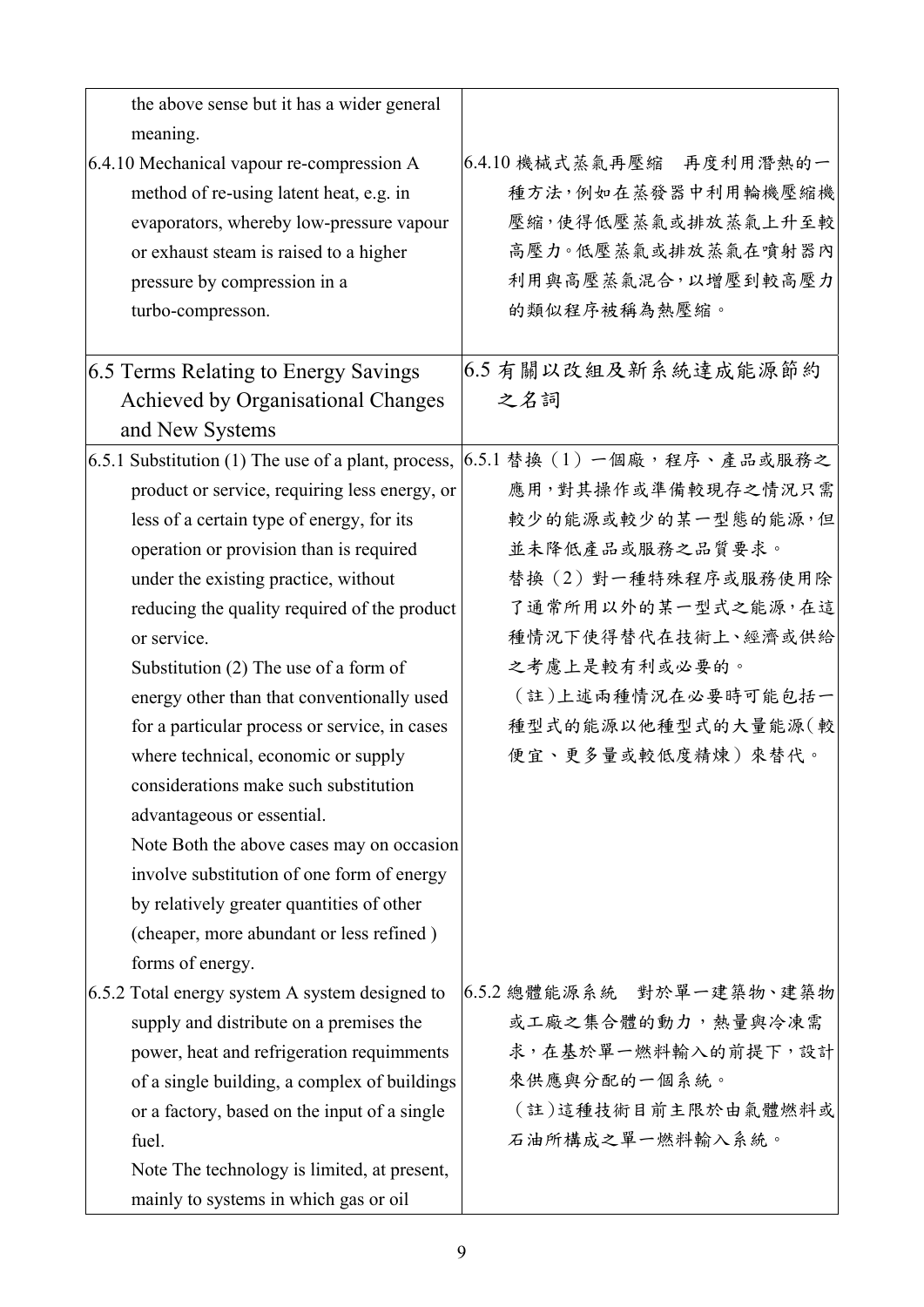| constitute the single fuel input.                                         |                          |
|---------------------------------------------------------------------------|--------------------------|
| 6.5.3 Combined heat and power station;                                    | 6.5.3 熱電複合廠;熱電共生廠 一種發電廠, |
| cogeneration plant A thermal power station                                | 其中所有蒸汽產生於鍋爐並經由渦輪發        |
| in which all the steam generated in the                                   | 電機以產生電力,但係設計成蒸汽可由輪       |
| boilers passes to turbogenerators for                                     | 機之某一具抽取,且(或)由輪機之排氣       |
| electricity generation, but designed so that                              | 當做背壓蒸汽並且用來對工業製程,區域       |
| steam may be extracted at points on the                                   | 加熱等供應熱量。                 |
| turbine and/or from the turbine exhaust as                                | (註1) 電力與熱之供給是兩個主要的產      |
| back-pressure steam and used to supply                                    | 品且其供應量是互補的;產量可依據主要       |
| heat for industrial processes, for district                               | 之輸出是用來供應蒸汽或電力之需求而        |
| heating, etc.                                                             | 做調整。                     |
| Note 1 The electricity and heat supplied are                              | (註2)熱與電力之組合也可經由氣渦輸       |
| both main products and the quantities                                     | 機或內燃機驅動發電機廠,在其循環中回       |
| supplied are complementary; production                                    | 收排氣或其他點之廢熱並利用之,而獲        |
| may be so regulated that the major output is                              | 得。在這種情況,熱供應是一種副產品。       |
| supplied as process steam or as electricity,                              |                          |
| as required.                                                              |                          |
| Note 2 Combined heat and power may also                                   |                          |
| be obtained from a gas-turbine or                                         |                          |
| internal-combustion-engine driven                                         |                          |
| electricity generation plant by recovering                                |                          |
| waste heat at the exhaust or elsewhere in                                 |                          |
| the cycle and utilising it. In this case the                              |                          |
| heat supplied is a by-product.                                            |                          |
| 6.5.4 Combined cycle plant Electricity generating 6.5.4 複合循環廠 含有氣渦輪發電機且其排 |                          |
| plant comprising a gas-turbine generator                                  | 氣供給到可能有或無輔助加熱器之廢氣        |
| unit whose exhaust gases are fed to a                                     | 爐的發電廠,並且由鍋爐所產生的蒸汽被       |
| waste-heat boiler, which may or may not                                   | 用來推動蒸汽渦輪發電機。             |
| have a supplementary burner, and the steam                                | (註)基本循環可能有各種不同的型式並       |
| raised by the boiler is used to drive a                                   | 且用於氣渦輪機燃燒室之燃料氣也可能        |
| steam-turbine generator.                                                  | 在煤氣化廠內產生。                |
| Note There may be variants of the basic                                   | 電力產生循環的其他共生組合也可以如        |
| cycle and the fuel gas for the gas-turbine                                | 下分類:柴油–蒸汽;水銀–蒸汽;液態       |
| combustion chamber may be produced in a                                   | 金屬–蒸汽;磁流–蒸汽;氣體燃料–有       |
| coal gasification plant.                                                  | 機流體;蒸汽—有機流體。             |
| Other synergistic combinations of power                                   |                          |
| generating cycles may also be so classified,                              |                          |
| e.g. diesel-steam; mercury-steam; liquid                                  |                          |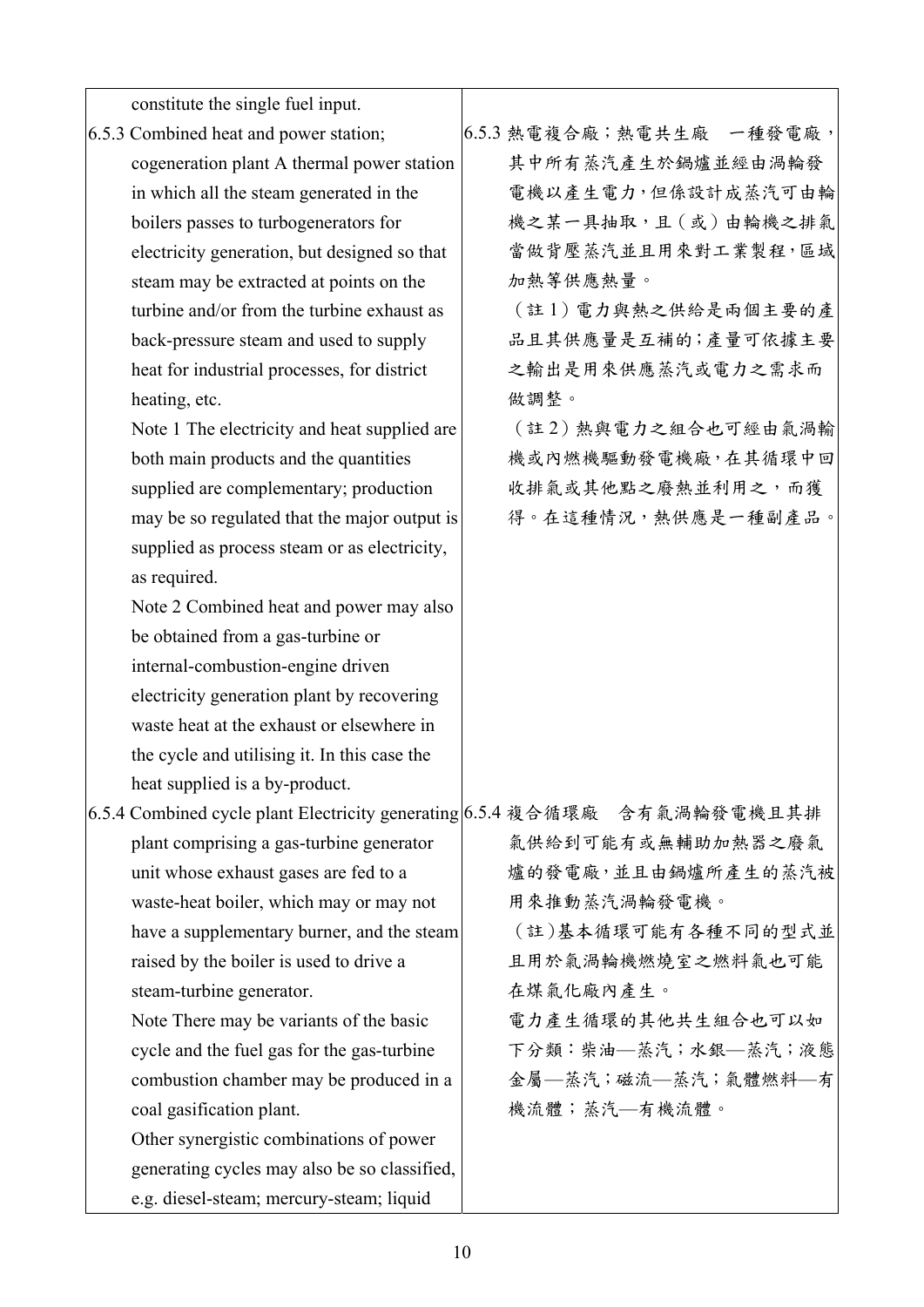| metal-steam; MHD-steam; gas-organic            |                          |
|------------------------------------------------|--------------------------|
| fluid; steam-organic fluid.                    |                          |
|                                                | 6.6 有關運輸方面節約能源的名詞        |
| 6.6 Terms Relating to Energy                   |                          |
| <b>Conservation in Transport</b>               |                          |
| 6.6.1 Internal combustion cycle A              | 6.6.1 內燃循環 一種熱機之熱力循環,燃料在 |
| thermodynamic cycle in which, in the heat      | 汽缸內燃燒,燃燒產物形成工作介質並產       |
| engine, combustion of a fuel takes place       | 生或推動動力衝程,例如汽油、柴油及煤       |
| within the cylinder and the products of        | 氣機。發展中之分層進料,預燃以及乏燃       |
| combustion form the working medium             | 等技術,皆以改善內燃機之效率為目標。       |
| effecting the power stroke or drive.           | (註)通常使用上項名詞時環限於奧圖及       |
| Examples are the petrol, diesel and gas        | 迪塞爾循環之動力機,但內燃式燃氣輪機       |
| engine. Stratified charging, pre-chamber       | 亦可包含在內。                  |
| injection and lean-burn techniques are         |                          |
| among developments aimed at improving          |                          |
| the efficiency of the internal combustion      |                          |
| engine.                                        |                          |
| Note In normal usage the term is confined      |                          |
| to engines approximating to the Otto and       |                          |
| diesel cycles of operation, but the internally |                          |
| fired gas-turbine may also be classed within   |                          |
| this category.                                 |                          |
| 6.6.2 External combustion cycle A              | 6.6.2 外燃循環 一種熱力循環,由燃燒燃料所 |
| thermodynamic cycle in which the hot           | 產生之熱產物經由鍋爐或其他熱交換的        |
| products of combustion arising from the        | 方式傳至工作介質 (通常為蒸汽或空氣)      |
| burning of the fuel pass through a boiler or   | 產生或推動動力衝程,例如蒸汽輸機工        |
| are otherwise separated from, but in heat      | 廠、往復式蒸汽機、外燃式燃氣輪機、史       |
| exchange contact with, the working             | 提林動力機等。                  |
| medium (generally steam or air) that effects   |                          |
| the power stroke or drive in the heat engine.  |                          |
| Examples are steam turbine plant,              |                          |
| reciprocating steam engines, externally        |                          |
| fired gas-turbines, Stirling engines.          |                          |
| 6.6.3 Open-cycle engine A engine in which the  | 6.6.3 開放式循環動力機 動力機之工作流體  |
| working fluid is cycled through the stages     | 循環經由熱機過程之各步驟,於最後一個       |
| of the heat engine process. followed by the    | 步驟後將使用過之工作流體釋放於周遭。       |
| release of the spent working fluid to the      |                          |
| surroundings after passing through the last    |                          |
| stage of the process.                          |                          |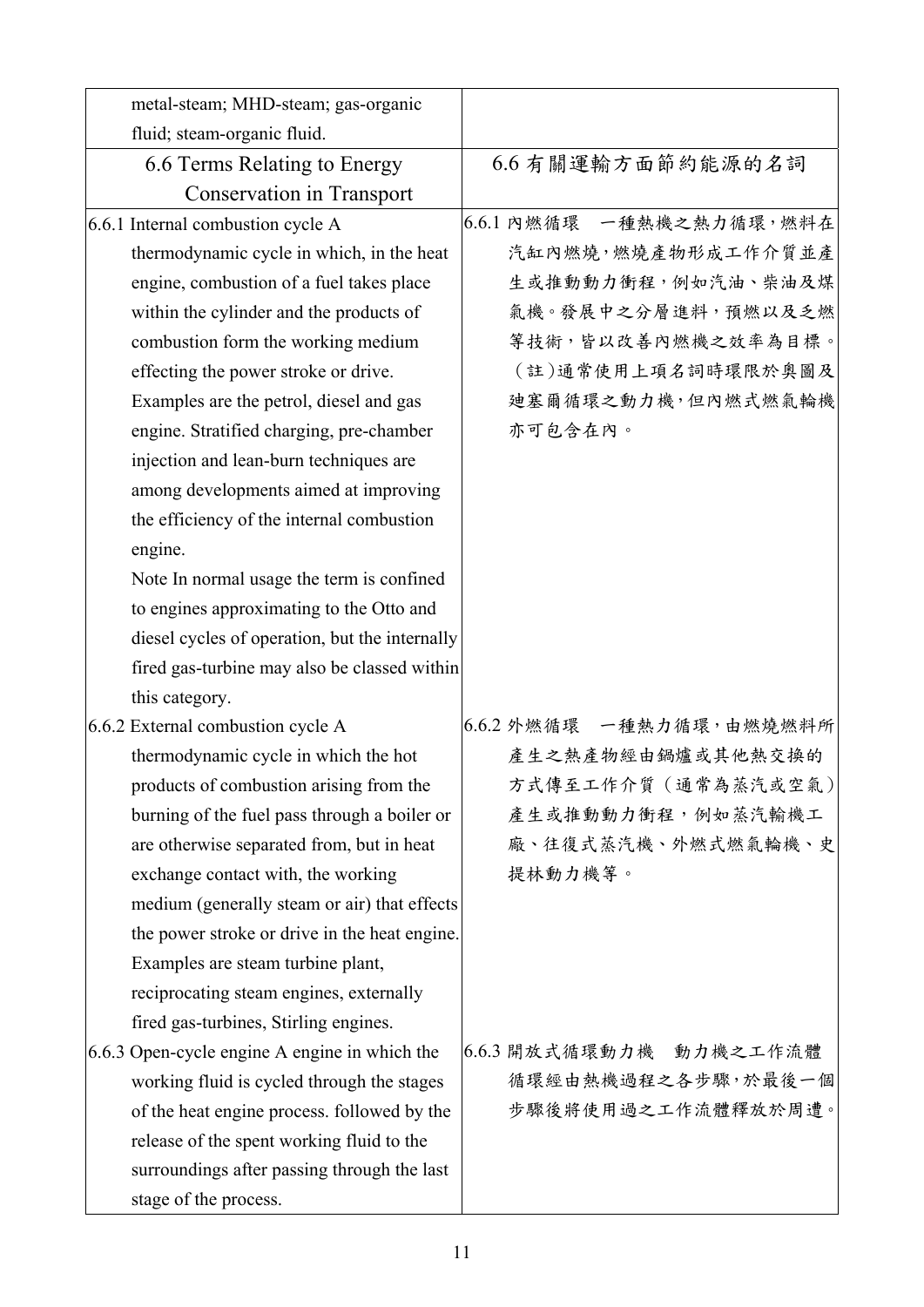| 6.6.4 Closed cycle engine An engine in which the 6.6.4 閉路式循環動力機 動力機之工作流體                                                                 |                                                                                        |
|------------------------------------------------------------------------------------------------------------------------------------------|----------------------------------------------------------------------------------------|
| same working fluid is cycled through the                                                                                                 | 循環經由熱機過程之各步驟,於最後一個                                                                     |
| stages of the heat engine process and after                                                                                              | 步驟後將原工作流體再循環於熱機過程                                                                      |
| passing through the final stage is recycled                                                                                              | 的第一個步驟。                                                                                |
| to the first stage.                                                                                                                      |                                                                                        |
|                                                                                                                                          | 6.6.5 (Engine) Propulsive efficiency The ratio of $(6.6.5 \in \text{m})$ 推進效率 可用動力或淨動力 |
| the available or net power to the gross                                                                                                  | 與總動力之比值,或淨推力與總推力之比                                                                     |
| power or the ratio of the net thrust to the                                                                                              | 值。以上之比值依動力機之型式而定。                                                                      |
| gross thrust, depending on the type of                                                                                                   |                                                                                        |
| engine under consideration.                                                                                                              |                                                                                        |
| 6.6.6 (Engine) Indicated efficiency The                                                                                                  | 6.6.6 (動力機) 指示效率 動力機之效率。其                                                              |
| efficiency of the engine based on the power                                                                                              | 動力係由示功圖計算得之,不包括泵唧及                                                                     |
| calculated from an indicator diagram                                                                                                     | 磨擦之損失。                                                                                 |
| ignoring pumping or frictional losses.                                                                                                   | (註)於往復式動力機,指示效率與施於                                                                     |
| Note In the case of a reciprocating engine                                                                                               | 活塞上之力有關,而非與曲軸上之力有                                                                      |
| the indicated efficiency refers to the force                                                                                             | 關。                                                                                     |
| acting on the piston and not that acting on                                                                                              |                                                                                        |
| the shaft.                                                                                                                               |                                                                                        |
| 6.6.7 (Engine) Brake power The effective or                                                                                              | 6.6.7 (動力機) 制動力 為制動主動軸而由原                                                              |
| useful power developed by a prime mover                                                                                                  | 動機或電動機發出計量的有效或有用動                                                                      |
| or electric motor as measured by a brake                                                                                                 | 力。                                                                                     |
| applied to the driving shaft.                                                                                                            |                                                                                        |
| 6.6.8 (Engine) Gross power The power measured $(6.6.8 \text{ } (\text{\textsterling} \text{m}) \text{ +} \text{\textsterling} \text{m})$ | 減除操作時必需之輔                                                                              |
| on the drive shaft after deduction of the                                                                                                | 機動力後的驅動軸動力。但不包括風扇、                                                                     |
| power consumption of the auxiliaries                                                                                                     | 通風罩與散熱器的動力以及製造廠所公                                                                      |
| necessary for its operation but not allowing                                                                                             | 布之進氣減壓與排氣背壓。                                                                           |
| for that consumed by the fan, cowl and                                                                                                   |                                                                                        |
| radiator and with the manufacturer's                                                                                                     |                                                                                        |
| declared maximum inlet depression and                                                                                                    |                                                                                        |
| exhaust back pressure.                                                                                                                   |                                                                                        |
| 6.6.9 (Engine) Net power The power measured                                                                                              | 6.6.9 (動力機) 淨動力 減除操作時所有輔機                                                              |
| on the drive shaft after deduction of the                                                                                                | 所耗用動力後的驅動軸動力。                                                                          |
| power consumption of all the auxiliaries                                                                                                 |                                                                                        |
| required for its operation.                                                                                                              |                                                                                        |
| 6.6.10 Available power The power measured on                                                                                             | 6.6.10 可用動力 動力機連續操作時,減除特                                                               |
| the drive shaft after deduction of the power                                                                                             | 別用途之風扇及輔機所耗用動力後的驅                                                                      |
| consumed by the fan and the auxiliaries                                                                                                  | 動軸動力。                                                                                  |
| required for a particular application, and                                                                                               |                                                                                        |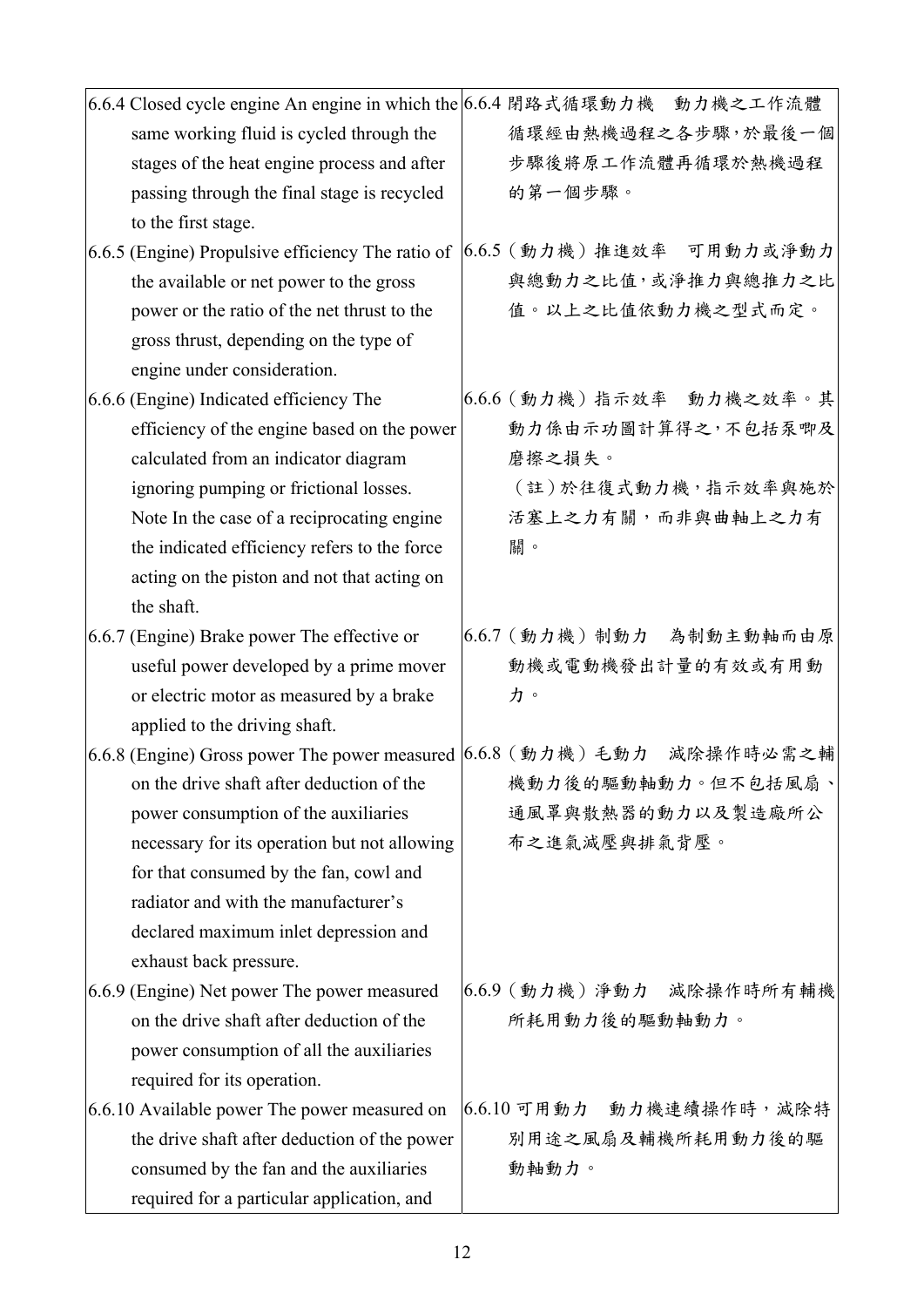| with the engine in continuous operation.                                   |                                   |
|----------------------------------------------------------------------------|-----------------------------------|
| 6.6.11 Brake thermal efficiency The efficiency of 6.6.11 制動熱效率 動力機的制動力效率。係 |                                   |
| an engine reckoned in terms of brake                                       | 制動動力輸出之能量當量與供給動力機                 |
| power. It is given by the ratio of the energy                              | 能量的比值。                            |
| equivalent of the brake power output to the                                |                                   |
| energy supplied to the engine.                                             |                                   |
| 6.6.12 Continuously variable transmission                                  | 6.6.12 連續性變速傳動 不斷修正控制傳動之          |
| Transmission so controlled that the                                        | 傳動比率,俾使動力機操作時經常能保持                |
| transmission ratio is continuously varied so                               | 高的制動熱效率。                          |
| as to keep the engine always working in a                                  |                                   |
| region of high brake thermal efficiency.                                   |                                   |
| 6.6.13 Continuously random transmission                                    | 6.6.13 連續性隨機傳動 傳動之傳動比率採隨          |
| Transmission whose ratio is arbitrarily                                    | 機控制,俾能有效操件動力機。                    |
| controlled insofar as the efficient operation                              |                                   |
| of the engine is concerned.                                                |                                   |
| 6.6.14 Brake mean effective pressure The                                   | 6.6.14 制動平均有效壓力 在動力機之動力衝          |
| average pressure on the piston during the                                  | 程時,活塞上的平均壓力,可從量測制動                |
| power stroke of the engine as calculated                                   | 力或由每次工作循環 (與制動動力有關)               |
| from the measurement of brake power or                                     | 所作的功與動力機掃過容積之比值計算                 |
| the ratio of the work done per working                                     | 得之。制動力與制動平均有效壓力之間的                |
| cycle (corresponding to the brake power) to                                | 關係可以下式表之:                         |
| the engine swept volume. The relationship                                  | $P=p.L.A.S.$                      |
| between brake power and b.m.e.p. may be                                    | P為制動力 (KW),                       |
| defined as follows:                                                        | P為制動力平均有效壓力 (KN/m <sup>2</sup> ), |
| $P=p.L.A.S.,$                                                              | L 為衝程之長度 (m),                     |
| in which : P is brake power in kW,                                         | A 為汽缸內徑面積 (m2)                    |
| $p$ is b.m.e.p in kN/m <sup>2</sup> ,                                      | S為每秒循環數。                          |
| L is length of stroke in m,                                                |                                   |
| A is area of cylinder bore in $m^2$ ,                                      |                                   |
| S is cycles per second.                                                    |                                   |
| 6.6.15 Brake specific fuel consumption A                                   | 6.6.15 制動器單位燃料耗用量 在單位時間中          |
| measure of the quantity of fuel consumed                                   | 單位制動力所耗用燃料之度量。                    |
| per unit time per unit brake power.                                        |                                   |
| 6.6.16 Engine performance map A diagrammatic                               | 6.6.16 動力機性能圖 以圖表表示動力機之性          |
| representation of engine performance                                       | 能,其中考慮許多影響動力機效率的因                 |
| taking account of the numerous factors that                                | 素。通常本圖為制動平均有效壓力與動力                |
| affect engine efficiency. Usually the map is                               | 機速度的圖表,並附對應之制動器單位燃                |
| a plot of brake mean effective pressure                                    | 料耗用量曲線。                           |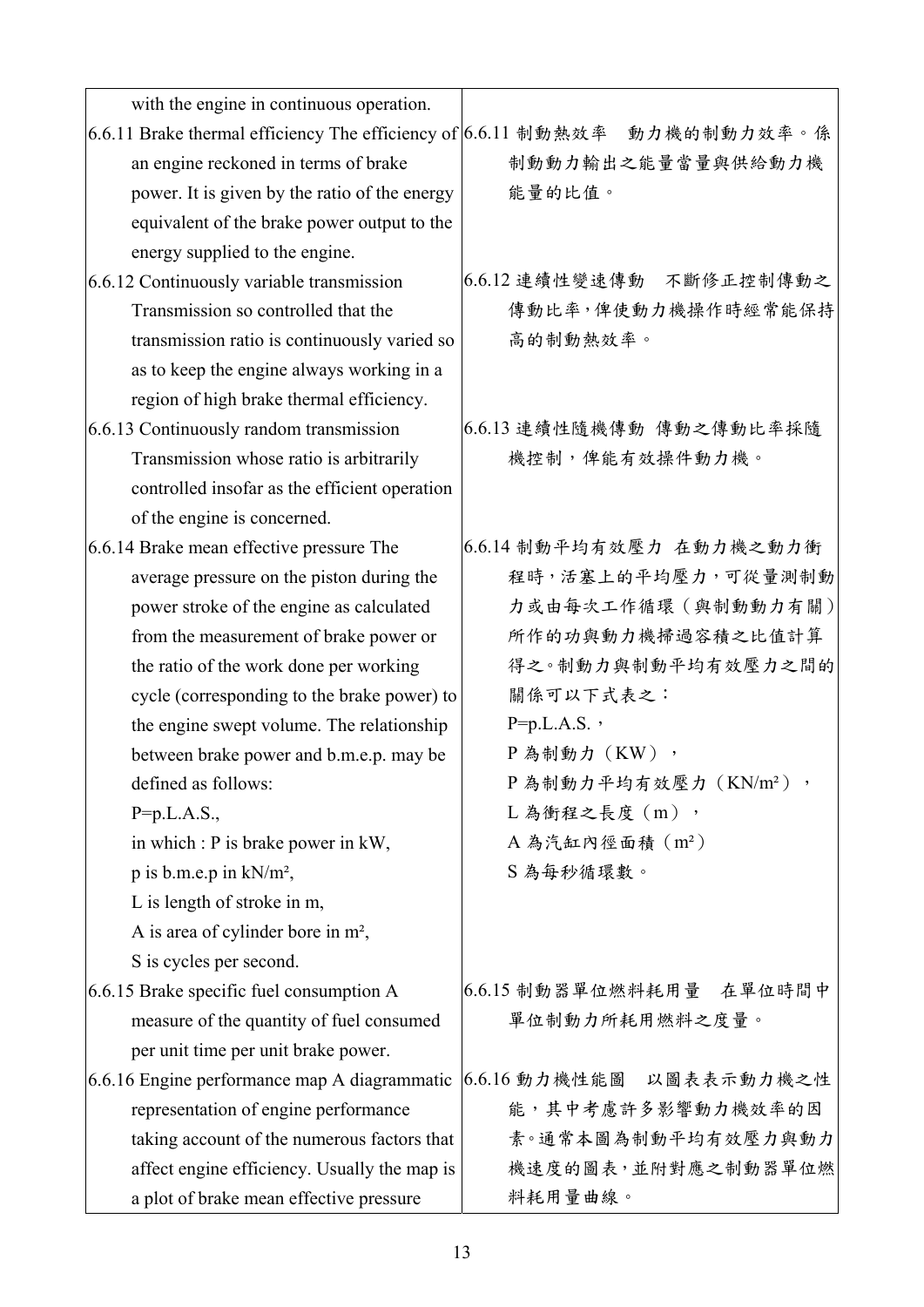| against engine speed, superimposed with          |                                                                          |
|--------------------------------------------------|--------------------------------------------------------------------------|
| contours of equal brake specific fuel            |                                                                          |
| consumption.                                     |                                                                          |
|                                                  | 6.6.17 Regenerative braking A method of braking 6.6.17 再生制動 一種制動車輛的方法。在減 |
| a vehicle whereby the energy released in         | 低車輛動量時所釋放之能量轉換儲存起                                                        |
| reducing the momentum of the vehicle is          | 來,俾便回饋原供應系統;例如電氣火車                                                       |
| converted into stored energy so that it can      | 與無軌電車,再生制動所生之電流可回收                                                       |
| be fed back to the supply system; in the         | 至供應系統,無需中間儲存。                                                            |
| case of electric trains and trolley buses the    |                                                                          |
| current produced by regenerative braking         |                                                                          |
| may be returned to the supply system             |                                                                          |
| without intermediate storage.                    |                                                                          |
| 6.6.18 Drag coefficient A measure of a vehicle's | 6.6.18 阻力係數 車輛向前移動時之空氣動力                                                 |
| aerodynamic resistance to forward motion         | 阻力計量值。通常為車輛正面面積與行駛                                                       |
| expressed as a function of its frontal area      | 速率之函數。                                                                   |
| and speed of travel.                             |                                                                          |
| 6.6.19 Rolling resistance The force required to  | 6.6.19 滾動阻力 忽略空氣動力阻力之情況                                                  |
| maintain a vehicle at a constant speed on        | 下,使車輛在水平路面保持一定速率所需                                                       |
| level ground neglecting the aerodynamic          | 之力。通常為輪胎設計、車輛重量及速率                                                       |
| resistance, expressed as a function of the       | 之函數。亦即車輛的輪胎與路面所耗用的                                                       |
| tyre/tire design, vehicle weight and speed,      | 動力。                                                                      |
| i.e. the power consumed due to deformation       |                                                                          |
| of the tyres of the vehicle and of the road      |                                                                          |
| surface.                                         |                                                                          |
| 6.6.20 Hybrid vehicles Vehicles which            | 6.6.20 複合車 車輛裝有兩套單獨之動力設                                                  |
| incorporate two power units operating on         | 備,並能使用不同形式的能源。亦即在近                                                       |
| different forms of energy, e.g. an internal      | 乎等速及高效率運轉時,內燃機除提供汽                                                       |
| combustion (i.c.) engine running at near         | 車的動力外並供作電池之充電器。電池則                                                       |
| constant speed and high efficiency, that         | 供給電動馬達所需電力。這些動力設備串                                                       |
| serves both as automotive power and as a         | 聯或並聯方式運轉俾獲得所需的動力。複                                                       |
| battery charger, and an electric motor that      | 合車可連結內燃機與飛輪或內燃機與電                                                        |
| runs off the battery. Such automotive            | 動馬達混合使用。                                                                 |
| power units may be operated in series or in      |                                                                          |
| parallel to obtain a desired performance.        |                                                                          |
| Hybrid vehicles may also combine i.c.            |                                                                          |
| engines and flywheels or i.c. engines and        |                                                                          |
| electric motors fed from electric power          |                                                                          |
| lines.                                           |                                                                          |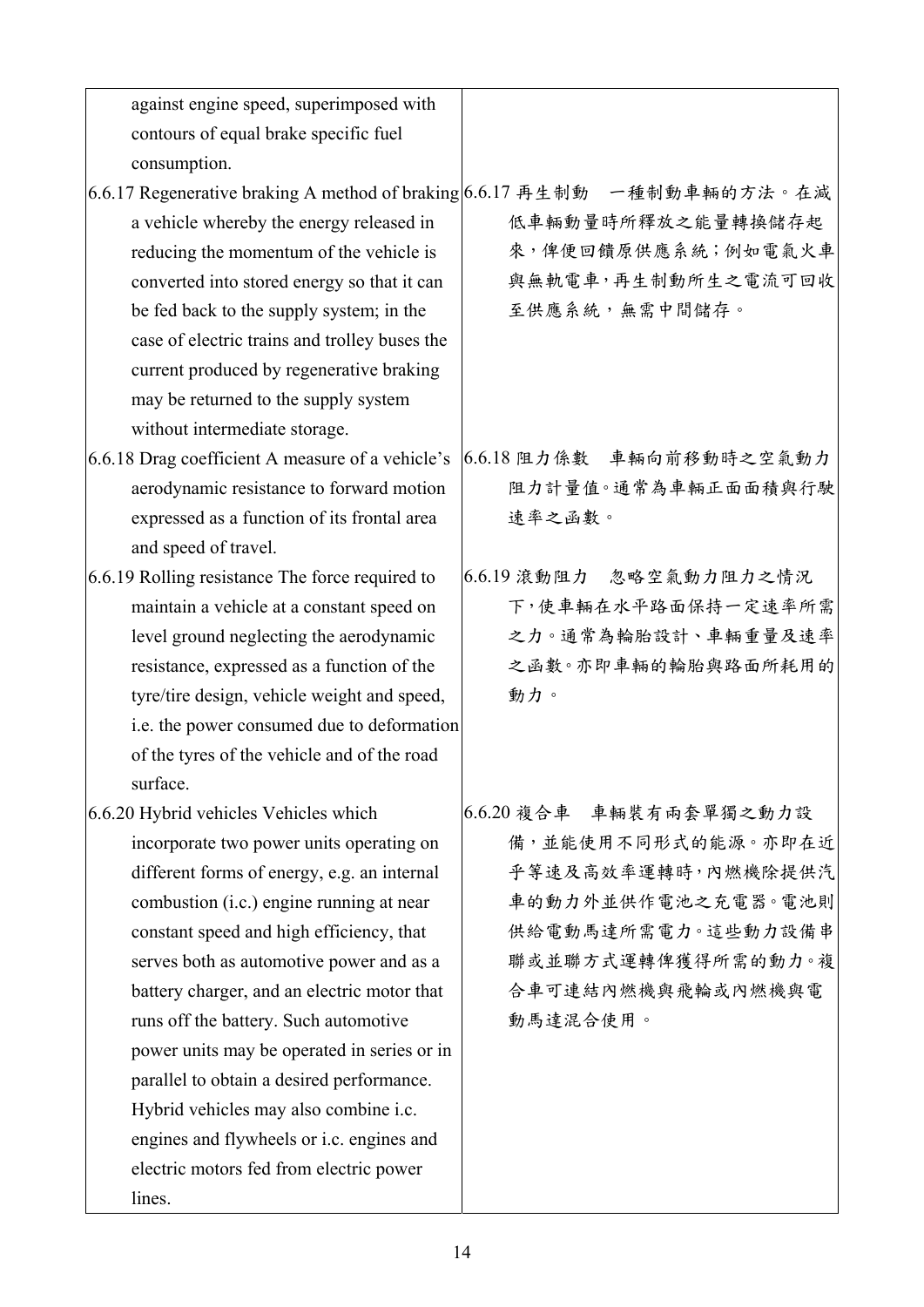| 6.6.21 Payload efficiency the operating                                     | 6.6.21 有用負載效率 飛機、船隻及車輛之操 |
|-----------------------------------------------------------------------------|--------------------------|
| efficiency of an aircraft, vessel or vehicle,                               | 作效率,與其負載容量有關。            |
| referred to its revenue load capacity.                                      |                          |
| 6.6.22 Passenger-kilometre; tonne-kilometre The                             | 6.6.22 延人公里;延頓公里 運送一個人或一 |
| transport of one passenger or one tonne                                     | 噸物品至一公里之距離。              |
| over a distance of one kilometre.                                           |                          |
| 6.6.23 Passenger load factor; tonnage load factor                           | 6.6.23 客運裝載率;貨運裝載率 實際延人公 |
| The ratio of the number of revenue                                          | 里數與最大乘位公里數之比值;實際延噸       |
| passenger-kilometres to the number of                                       | 公里數至最大裝載延頓公里數之比值。以       |
| available seak-kilometres; the ratio of the                                 | 上皆以百分比表示。                |
| number of revenue tonne-kilometres to the                                   |                          |
| number of tonne-kilometres of available                                     |                          |
| capacity. The ratio is expressed as a                                       |                          |
| percentage.                                                                 |                          |
| 6.6.24 Energy consumption per                                               | 6.6.24 每延人公里之能源耗用量;每延噸公里 |
| passenger-kilometre; energy consumption                                     | 之能源耗用量 運送一個人或一噸物品至       |
| per tonne-kilometre The energy required to                                  | 一公里距離所耗用之能源。其值係運送方       |
| convey one passenger or one tone over one                                   | 式之不同而有所差異;通常與旅客之人數       |
| kilometer. The value varies for each mode                                   | 或貨物之數量,通行的距離以及客、貨運       |
| of transport in dependence on the numbers                                   | 裝載率等有關。此外亦可以成本代替能源       |
| of passengers or quantities of commodities                                  | 來比較其他運送方式之能源耗用量,即用       |
| conveyed, the distance covered and the                                      | 管線、槽櫃車、鐵路、空運、路運等方式       |
| passenger or tonnage load factor; it enables                                | 運送旅客及貨物。                 |
| the cost in terms of energy to be compared                                  | (註)上項單位以百萬焦耳/延一人公里       |
| as between one mode of transport and                                        | (MJ/pkm) 或百萬焦耳/延一噸公里     |
| another, e.g. pipeline, tanker, rail, air, road                             | (MJ/tkm)表示。              |
| for the conveyance of (MJ/pkm) or                                           |                          |
| megajoules per tonne-kilometre (MJ/tkm).                                    |                          |
| 6.6.25 Passenger car fuel consumption test A test 6.6.25 客車燃料耗用測試 在標準狀況下, 將 |                          |
| (which may be mandatory) made under                                         | 新車種以模擬市區駕駛情況及定速行駛        |
| standard conditions on new passenger car                                    | 等方式量測其燃料耗用量。通常皆以公升       |
| models to determine their fuel consumption                                  | /100 公里表示。               |
| under simulated urban driving conditions                                    |                          |
| and at specified constant speeds (e.g. 90)                                  |                          |
| and 120 km/h). Fuel consumption is                                          |                          |
| expressed in a standard unit specified in the                               |                          |
| testing procedure (e.g. litres/100 km).                                     |                          |
| Results of the tests are published to enable                                |                          |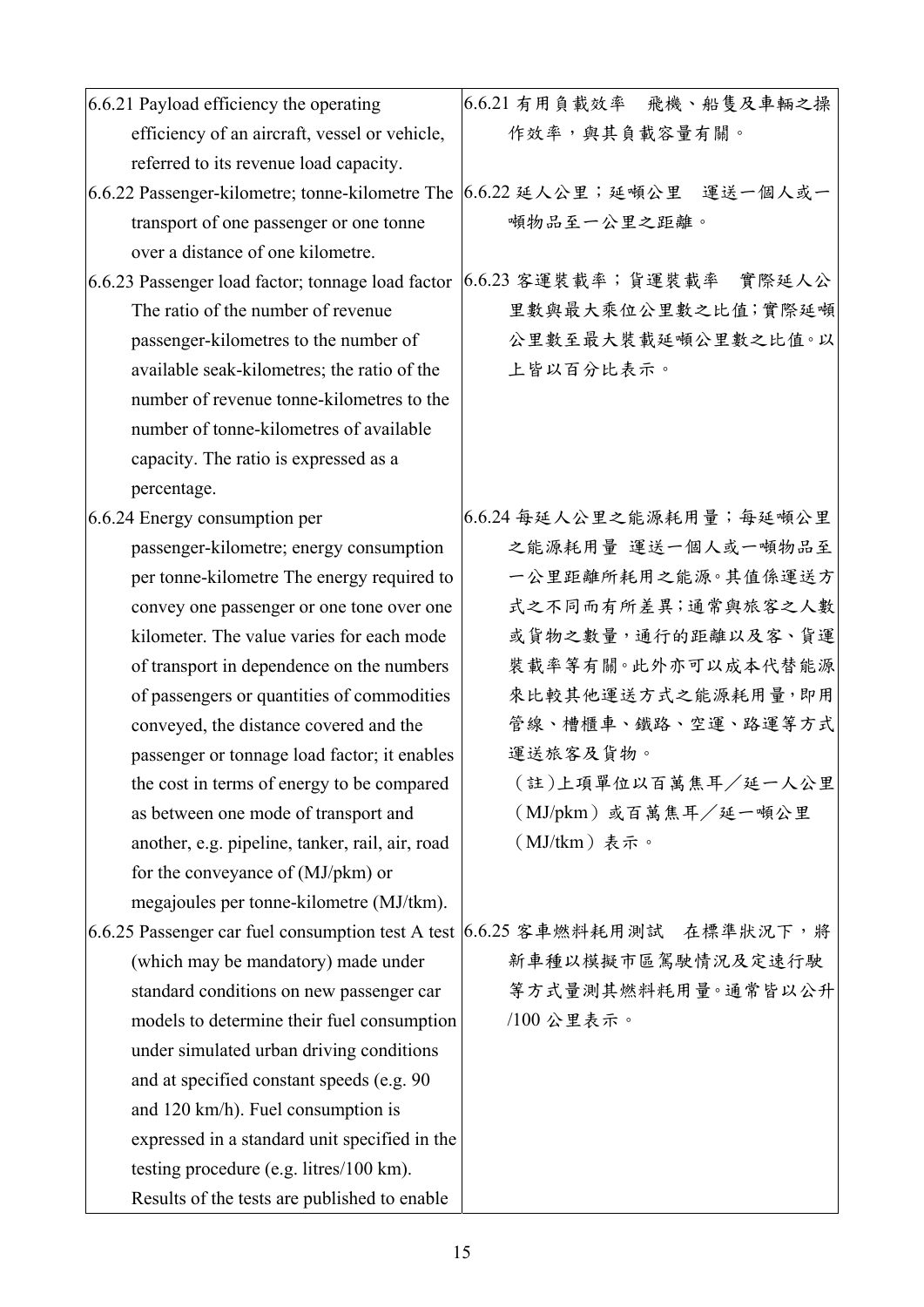| comparisons of fuel consumption to be           |                                                                             |
|-------------------------------------------------|-----------------------------------------------------------------------------|
| made.                                           |                                                                             |
| 6.7 Heat Pumps/Heat Pump Heating                | 6.7 熱泵/熱泵加熱系統                                                               |
| <b>Systems</b>                                  | (註)下列名詞係限於暖房加熱的電                                                            |
| Note The terms listed below are                 | 力熱泵工廠。                                                                      |
| limited to those applying to electric           |                                                                             |
| heat pump plants used for space                 |                                                                             |
| heating.                                        |                                                                             |
| 6.7.1 Heat pump A device that transfers heat    | 6.7.1 熱泵 自低度熱源 (冷側), 如地下水,                                                  |
| from a low-grade heat source (cold side).       | 地面水、土壤、室外空氣、通風空氣,傳                                                          |
| e.g. ground water, surface water, soil,         | 熱至工作流體,再應用高級能,如機械                                                           |
| outdoor air, vented air, to a working fluid     | 能,昇高溫度或增加工作流體之含熱量,                                                          |
| and, by the application of a higher grade       | 再釋放熱能以供利用(熱側)之裝置。                                                           |
| form of energy, e.g. mechanical energy,         | (註)蒸汽壓縮熱泵的組件為:壓縮循                                                           |
| raises the temperature or increases the heat    | 環,工作流體循環,包括熱交換器和膨脹                                                          |
| content of the working fluid before             | 閥,輔助器等。                                                                     |
| releasing its heat for utilization (hot side).  |                                                                             |
| Note the components of a vapour                 |                                                                             |
| compression cycle heat pump are:                |                                                                             |
| compressor, compressor drive, working           |                                                                             |
| fluid cycle, including heat exchangers and      |                                                                             |
| expansion valve, auxiliaries, e.g. crank-case   |                                                                             |
| heating, control equipment.                     |                                                                             |
|                                                 | 6.7.2 Heat pump plant A plant comprising a heat  6.7.2 熱泵廠   包含熱泵、熱源設施及有關輔助 |
| pump, the heat source installation and          | 設備 (見6.7.1) 之工廠。                                                            |
| associated auxiliaries (see 6.7.1)              |                                                                             |
| 6.7.3 Heat pump heating system A heating        | 6.7.3 熱泵加熱系統 一種加熱系統,其基本構                                                    |
| system whose essential component, apart         | 件,除熱能分配設施本身外,係一熱泵。                                                          |
| from the heat distribution installation itself, | 額外設備可能包含熱能儲存設備及或一                                                           |
| is a heat ump. Additional equipment could       | 補充加熱系統。                                                                     |
| comprise heat-storage facilities and/or a       | (註1)以熱傳媒體為主之工廠分類。                                                           |
| supplemental heating system.                    | 工廠與熱泵加熱系統可以分類如下:                                                            |
| Note 1 Classification of plant by thermal       | —空氣/空氣,                                                                     |
| media According to the different media          | —空氣/水,                                                                      |
| employed as heat sources and in heat            | 一水/空氣,                                                                      |
| distribution installations, heat pump plants    | —水/水,                                                                       |
| and heat pump heating systems may be            | —土壤/空氣,                                                                     |
| classed as follows:                             | —土壤/水。                                                                      |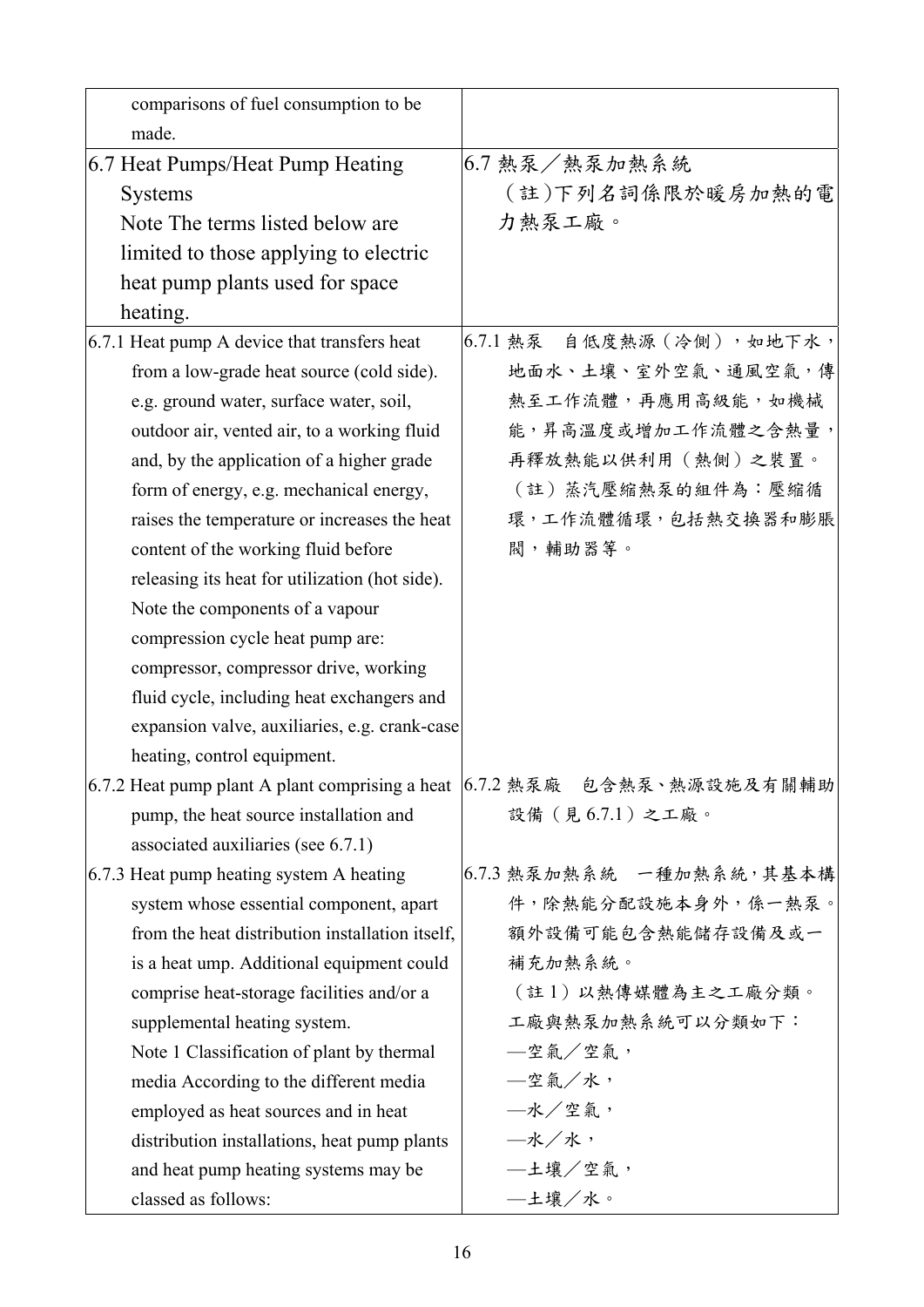| - air/air                                    | (註2)以操作方法為主之工廠分類。    |
|----------------------------------------------|----------------------|
| - air/water,                                 | 單級熱泵加熱系統:不具補充加熱之熱泵   |
| - water/air,                                 | 加熱系統,只以熱泵於加熱期間供應熱能   |
| - water/water,                               | 之系統。                 |
| - soil/air,                                  | 雙級熱泵加熱系統:級熱泵加熱系統:具   |
| - soil/water.                                | 有補充加熱之熱泵加熱系統,熱泵可以由   |
| Note 2 Classification of plant by methods    | 其他加熱設備 (補充加熱)補充之系統,  |
| of operation                                 | 通常用於,譬如,當滿足或有助於滿足特   |
| Monovalent heat pump heating system;         | 別寒冷日子之加熱需求或當熱泵無法工    |
| heat pump heating system without             | 作時。名詞「雙級」之使用,其理由為,   |
| supplemental heating A system in which       | 通常補充加熱係基於不同之能源供應以    |
| the heat pump alone supplies heat during     | 用於操作熱泵。              |
| the heating season.                          | 熱泵操作可以區分為:           |
| Bivalent heat pump heating system; hybrid    | 並聯操作                 |
| heat pump heating system; heat pump          | 在雙級熱泵工廠之並聯操作,在大      |
| heating system with supplemental heating     | 多數加熱日子,只由熱泵可以滿足      |
| A system in which the heat pump may be       | 熱能需求。然而,在少數特別寒冷      |
| supplemented by other heating equipment      | 之加熱日子,為了滿足尖峯需求,      |
| (supplemental heating) which serves, for     | 補充加熱必須與熱泵並聯操作,前      |
| example, to meet or assist in meeting        | 者係基於不同能源供應以用於操作      |
| heating demand on unusually cold days or     | 熱泵。                  |
| when the heat pump is out of commission.     | 交互操作                 |
| The term 'bivalent' is employed because as   | 在雙級熱泵工廠之交互操作,低熱      |
| a rule the supplemental heating is based on  | 能需求之加熱日子期間,當室外溫      |
| a different supply of energy from that used  | 度高於3°C,只以熱泵即可滿足其熱    |
| to operate the heat pump.                    | 能需求,然而在加熱日子一旦室外      |
| Heat pump operation may be divided into:     | 溫度降至低於3℃,熱能需求由交互     |
| Parallel operation                           | 加熱設備來滿足, 基於不同能源供     |
| In parallel operation of a bivalent heat     | 應以用於操作熱泵。            |
| pump plant, heat demand is met on the        | (註3) 操作指南            |
| majority of heating days by the heat pump    | 在單級操作及雙級,並聯操作,熱泵工廠   |
| alone. On the few exceptionally cold         | 必須連接至一低熱能分配系統,譬如熱    |
| heating days, however, in order to meet      | 水,樓板下加熱,其最大入口溫度不超過   |
| peak demand, supplemental heating is         | 55°C;在雙級,交互操作的場合,熱泵工 |
| operated in parallel with the heat pump, the | 廠可以連接至任何熱水加熱系統(暖氣爐   |
| former being based on a different supply of  | 及對流暖爐)。新的熱水加熱系統可能的   |
| energy from that employed to operate the     | 話,應當設計使最大入口溫度不超過     |
| heat pump.                                   | $70^{\circ}$ C       |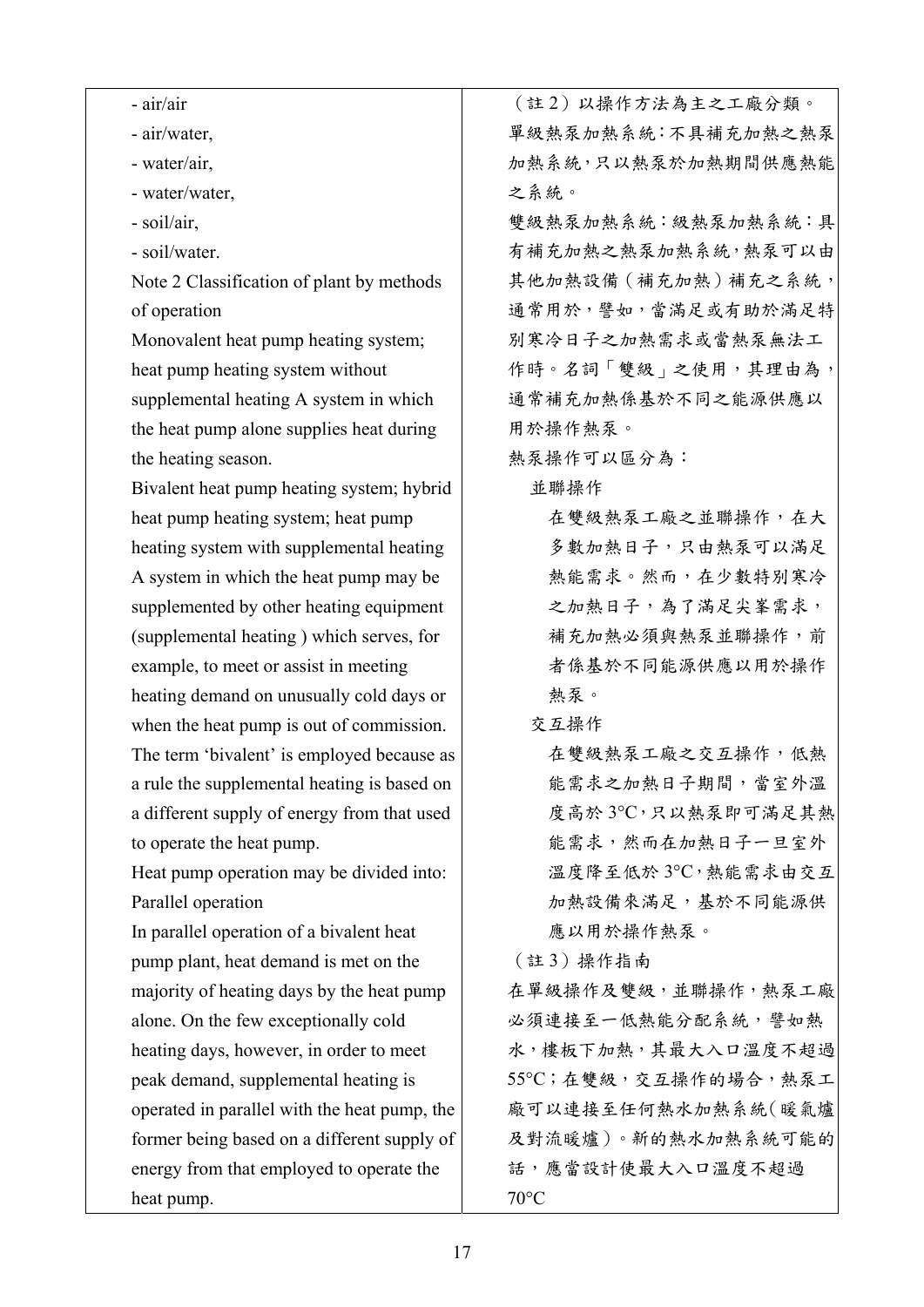| Alternative operation In alternative              |                             |
|---------------------------------------------------|-----------------------------|
| operation of a bivalent heat pump plant,          |                             |
| heat demand on heating days of low heat           |                             |
| demand, when outdoor temperatures are,            |                             |
| say, above $3^{\circ}C$ , is met by the heat pump |                             |
| alone, whereas on heating days when the           |                             |
| outdoor temperature falls, say, below 3°C,        |                             |
| heat demand is met solely by the alternative      |                             |
| heating equipment, based on a different           |                             |
| supply of energy from that employed for           |                             |
| operating the heat pump.                          |                             |
| Note 3 Operating guidelines                       |                             |
| In the case of monovalent operation and           |                             |
| bivalent, parallel operation, the heat pump       |                             |
| plant requires to be connected to a               |                             |
| low-temperature heat-distribution system,         |                             |
| e.g. hot water, underfloor heating, whose         |                             |
| maximum inlet temperature does not                |                             |
| exceed 55°C. In the case of bivalent,             |                             |
| alternative operation, the heat pump plant        |                             |
| may be connected to any hot-water heating         |                             |
| system (radiators and convectors). New            |                             |
| hot-water heating systems should, where           |                             |
| possible, be designed so that the maximum         |                             |
| inlet temperature does not exceed 70°C.           |                             |
| 6.7.4 Energy consumption and supply               | 6.7.4 能源消耗及供應               |
| Note The definitions and notation in the          | (註)在分節 6.7.4 及 6.7.5 中之定義與符 |
| subsections 6.7.4 and 6.7.5 relate to the         | 號係關於蒸氣壓縮式循環熱泵。              |
| vapour compression cycle heat pump.               | (註)見6.7.5.6名詞後之有關熱泵符號。      |
| Note See notation for heat pump after term        |                             |
| 6.7.5.6.                                          |                             |
| 6.7.4.1 compressor annual energy consumption      | 6.7.4.1 壓縮機年能源消耗量 每年用於熱泵之   |
| The total quantity of energy (energy              | 壓縮機驅動所耗用之能源(能源供應見           |
| supplied, see $1.1.6$ ) consumed by the           | 1.1.6) 總量, Wcyr (見6.7.4註)   |
| compressor drive of the heat pump in one          |                             |
| year, $W_{\text{cyr}}$ (see notes to 6.7.4).      |                             |
| 6.7.4.2 Auxiliaries annual energy consumption     | 6.7.4.2 附屬設備年能源消耗量 每年用於熱泵   |
| The total quantity of energy (energy              | 之附設備 (如用於加熱曲軸箱,用於操作         |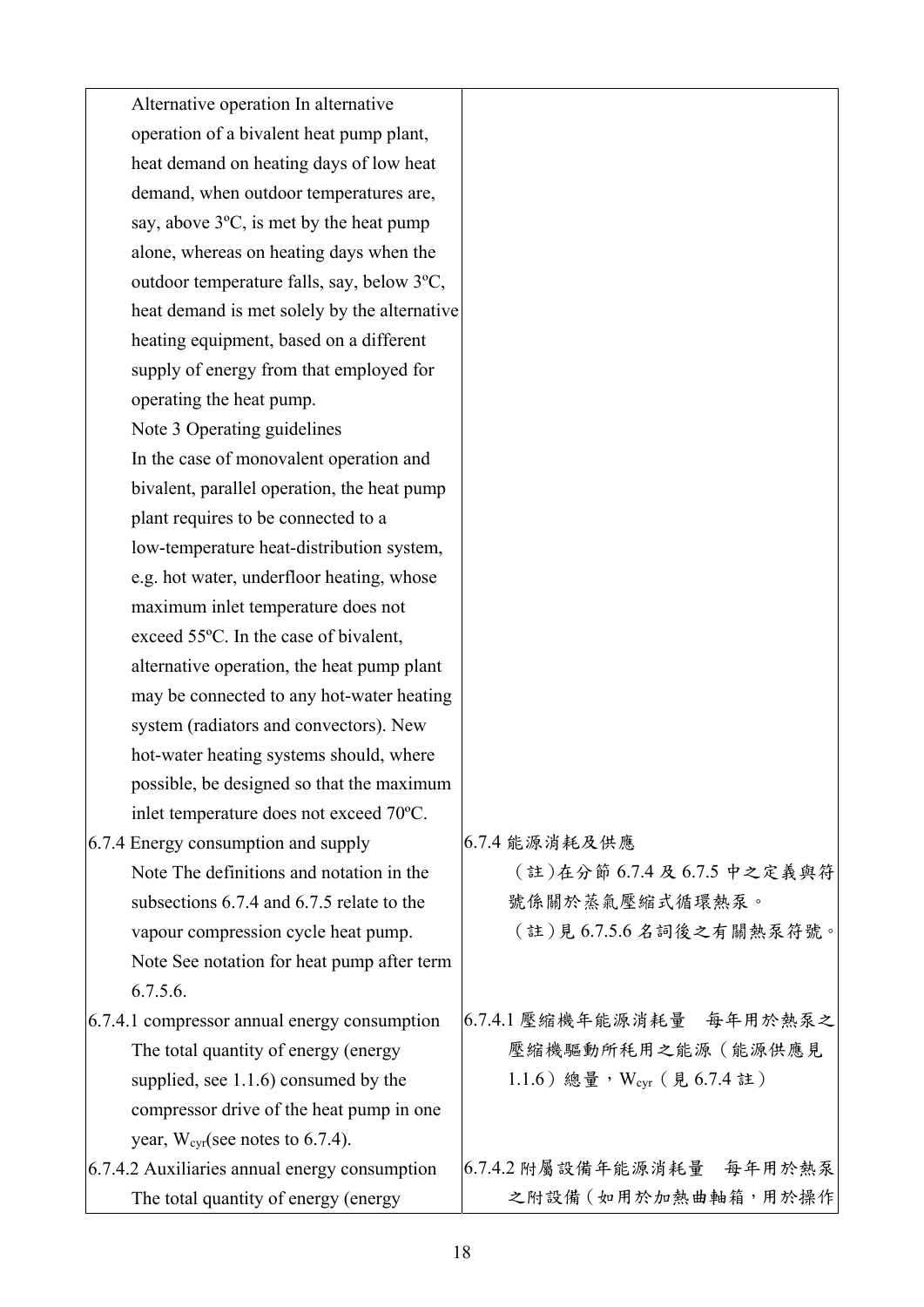| supplied, see 1.1.6) consumed in one year                                   | 控制設備)以及熱源設備(如用於泵送地                                                         |
|-----------------------------------------------------------------------------|----------------------------------------------------------------------------|
| by the auxiliaries of the heat pump (e.g. for                               | 下水,用於驅動抽氣風扇)所耗用之能源                                                         |
| heating the crankcase, for operating control                                | (能源供應見1.1.6)總量, Wauxyr(見6.7.4                                              |
| equipment) and by the heat source                                           | 註)<br>$\circ$                                                              |
| equipment (e.g. for pumping up                                              |                                                                            |
| under-ground water, for driving an                                          |                                                                            |
| extractor fan), $W_{\text{augvr}}$ (see notes 6.7.4).                       |                                                                            |
| 6.7.4.3 Heat pump plant annual energy                                       | 6.7.4.3 熱泵廠年能源消耗量 每年用於熱                                                    |
| consumption The total quantity of energy                                    | 泵,附屬設備及熱源備所耗用之能源(能                                                         |
| (energy supplied, see 1.1.6) consumed in                                    | 源供應見1.1.6)共同組成熱泵工廠能源                                                       |
| one year by the heat pump, auxiliaries and                                  | 消耗總量, $W_{vr}$                                                             |
| heat source equipment together                                              | $W_{yr} = W_{cyr} + W_{auxyr}$                                             |
| comprising the heat pump plant, $W_{yr}$ .                                  | (見6.7.4註)。                                                                 |
| $W_{vr} = W_{cvr} + W_{auxvr}$                                              | (註)用於循環 (水)泵浦或熱能分配系                                                        |
| (see notes to $6.7.4$ ).                                                    | 統附屬設備之能源消耗量可以不必包括。                                                         |
| Note The quantity of energy consumed by                                     |                                                                            |
| the circulating pumps or auxiliaries of the                                 |                                                                            |
| heat distribution system may not be                                         |                                                                            |
| included.                                                                   |                                                                            |
|                                                                             | 6.7.4.4 Annual useful heat supplied by heat pump 6.7.4.4 熱泵廠每年供應之有用熱能 每年由熱 |
| plant The quantity of useful heat supplied                                  | 泵廠供應之有用熱能總量, Qyr (見9.7.4                                                   |
| by the heat pump plant in one year, $Q_{yr}$ (see                           | 之注意事項)。                                                                    |
| notes to $6.7.4$ ).                                                         |                                                                            |
| 6.7.5 Operating characteristics                                             | 6.7.5 操作特性                                                                 |
| 6.7.5.1 Coefficient of performance of heat pump                             | 6.7.5.1 熱泵廠性能係數 熱泵廠供應之有用熱                                                  |
| plant                                                                       | 能輸出率對熱泵工廠所需之總功率輸入                                                          |
| The ratio of the rate of useful heat output                                 | 之比值, Cp; 參考條必須注明。                                                          |
| supplied to the total power input required                                  |                                                                            |
| by the heat pump plant, $C_p$ ; reference                                   | $C_P = \frac{9}{R}$                                                        |
| conditions should be specified.                                             |                                                                            |
| $C_P = \frac{9}{P}$                                                         | (見6.7.4註)。                                                                 |
|                                                                             | (註)如果性能係數之計算只指熱泵,必                                                         |
| (see Notes to $6.7.4$ ).                                                    | 須指明。                                                                       |
| Note If coefficient of performance is                                       |                                                                            |
| calculated for the heat pump alone, this                                    |                                                                            |
| should be indicated.                                                        |                                                                            |
|                                                                             |                                                                            |
| 6.7.5.2 Annual compressor utilization period The  6.7.5.2 壓縮機年使用期 一年期間,用於熱泵 |                                                                            |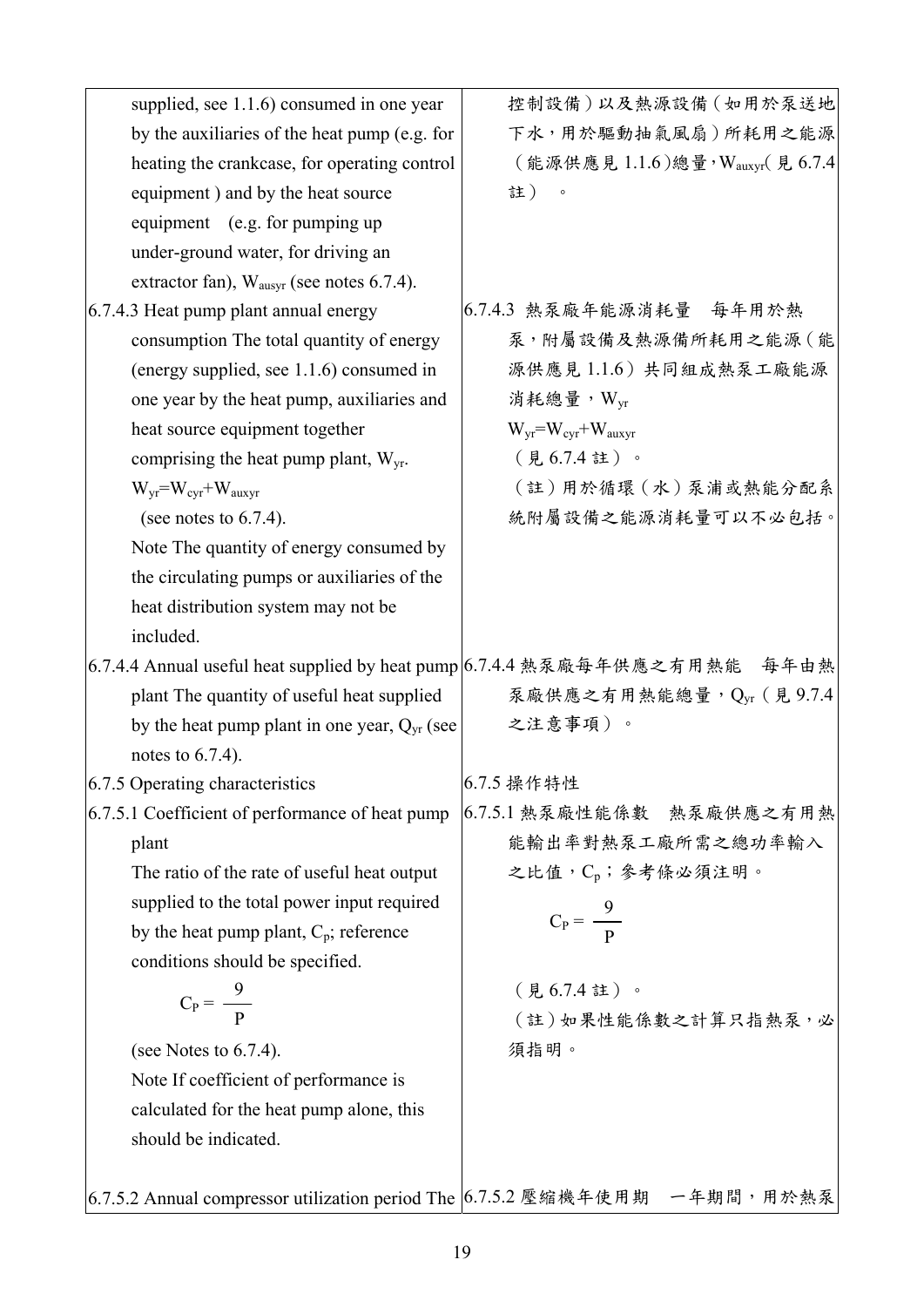ratio of the total quantity of energy (energy supplied, see 1.1.6) consumed by the compressor drive of the heat pump, to its power consumption when operating at its nominal or rated capacity, over a one year period, in terms of hours per year, Tcyr

$$
Tcyr = \frac{W_{cyr}}{P_{cm}}
$$
  
(see bites to 6.7.4).

6.7.5.3 Annual heat pump plant utilisation period | 6.7.5.3 熱泵廠年使用期間 - 一年期間,用於熱 The ratio of the total quantity of energy (energy supplied, see 1.1.6) consumed by the heat pump plant to the power consumption when the heat pump plant is operation at maximum capacity, over a one-year period, in terms of hours per year,

$$
T_{\text{maxyr}}.
$$

$$
T_{\text{maxyr}} = \frac{W_{\text{yr}}}{P_{\text{max}}}
$$

(see notes to 6.7.4).

6.7.5.4 Annual heat pump coefficient of performance The ratio of the useful heat supplied by the heat pump to the total quantity of energy (energy supplied, see 1.1.6) consumed by the heat pump compressor drive, over a one-year period,  $C_{\text{phphr}}$ 

$$
C_{\text{phyr}} = \frac{Q_{\text{yhypyr}}}{W_{\text{cyr}}}
$$
\n(see notes to 6.7.4).

6.7.5.5 Annual heat pump plant coefficient of performance The ratio of the useful heat supplied by the heat pump plant to the total quantity of energy (energy supplied, see 1.1.6) consumed by the heat pump plant, over a one-year period,  $C_{\text{pvr}}$ 

之壓縮機驅動所耗用之能源(能源供應見 1.1.6)總量對於其名義或額定容量操作功 率消耗之比值,以每年小時數為單位計, Tcyr

$$
Tcyr = \frac{W_{cyr}}{P_{cm}}
$$

$$
(\nexists 6.7.4 \nexists) \cdot
$$

泵工廠所耗用之能源(能源供應見 1.1.6) 總量對熱泵工廠以最大容量操作功率消 耗之比值,以每年小時數為單位計,  $T_{\text{nnaxvr}}$ 。

$$
T_{maxyr} = \frac{W_{yr}}{P_{max}}
$$

$$
(\nexists 6.7.4 \n 22.5
$$

6.7.5.4 熱泵年性能係數 一年期間,熱泵供應 之有用熱能對於熱泵之壓縮機驅動所消 耗之能源(能源供應見 1.1.6)總量之比 值,  $C_{\text{phovr}}$ 

$$
C_{\text{phyr}} = \ \frac{Q_{\text{yhypyr}}}{W_{\text{cyr}}}
$$

(見 6.7.4 註)。

6.7.5.5 熱泵廠年性能係數 一年期間,熱泵工 廠供應之有用熱能對於熱泵工廠消耗之 能源(能源供應見 1.1.6)總量之比值,  $C_{\text{pyr}}$ 

$$
C_{pyr} = \frac{Q_{yr}}{W_{vr}}
$$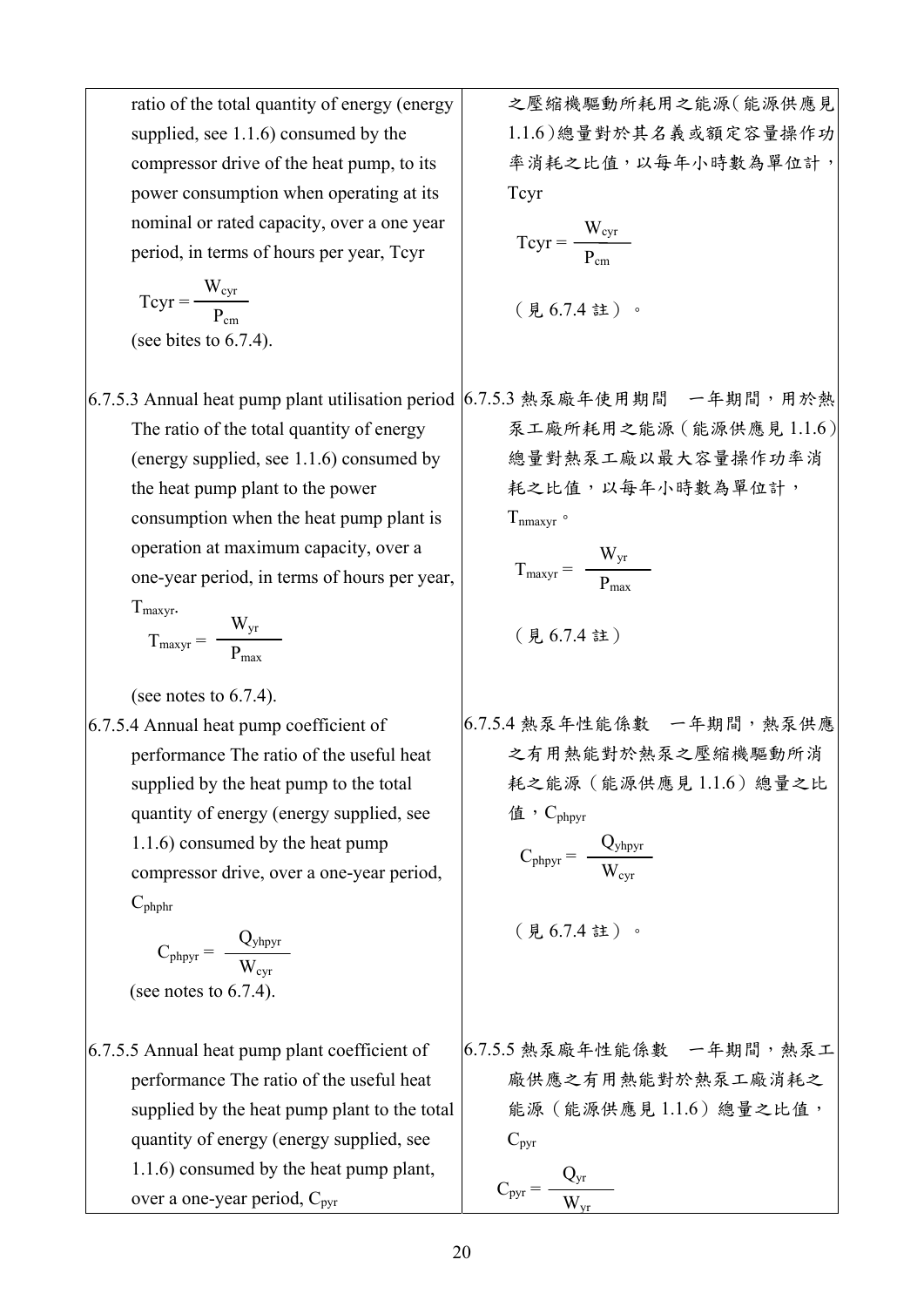$$
C_{pyr} = \frac{Q_{yr}}{W_{yr}}
$$

(see notes to 6.7.4).

6.7.5.6 Annual heat pump plant coefficient of performance (referred to primary energy input) The ratio of the total useful heat supplied by the heat pump plant to the total quantity of primary energy consumed, over a one-year period, for the case of : (1) a heat pump plant without supplemental heating or monovalent heat pump plant

$$
C_{pyr}=\frac{Q_{yr}}{E_{yr}}
$$

(2) a heat pump plant with supplemental heating or bivalent heat pump plant

 $C_{pyr} = \frac{C_{yr}}{R}$  = Qyr  $E_{yr}$  $W_{\text{cyr}} \cdot C_{\text{phpyr}} + Q_{\text{Byr}}$  $(1/\eta)$   $\rm W_{yr}$  +  $\rm CV_{net}$  •  $\rm V_{yr}$ 

Note This variant of the coefficient of performance is to enable comparison to be made of primary energy requirements and cannot be regarded as constituting an economic or policy assessment of the primary energy utilised, inasmuch as factors such as import dependence, market (situation, environmental impact, etc., are not)considered; in the comparative evaluation of different heat pump heating systems such factors require to be taken into account. Notation for subsections 6.7.4 and 6.7.5  $aux = auxiliary$ C=compressor  $C_p$  =coefficient of performance of heat

pump plant Cphp =coefficient of performance of heat pump alone

 $CV<sub>net</sub>$  =net calorific value of supplemental

(見 6.7.4 註)

6.7.5.6 熱泵廠年性能係數(以初級能源輸入為 參考) 一年期間,熱泵工廠供應之總有 用熱能對於初級能源消耗總量之比值,在 下列場合:

> (1)不具補充加熱之熱泵工廠或單級熱 泵工廠

$$
C_{pyr} = \frac{Q_{yr}}{E_{yr}}
$$

(2)具有補充加熱之熱泵工廠或雙級熱 泵工廠

 $C_{pyr} = \frac{C_{yr}}{R}$  = Qyr  $E_{yr}$  $W_{\text{cyr}} \cdot C_{\text{phpyr}} + Q_{\text{Byr}}$  $(1/\eta)$  W<sub>yr</sub> + CV<sub>net</sub> • V<sub>yr</sub>

(註)這種性能係數的變化在於能以初級 能源需要做比較,且不能視為制定初級能 源使用之經濟或政策評估,由於諸如進 口、市場情勢、環境衝擊等皆未考慮;在 不同熱泵加熱系統之比較評估時,這些因 素必須列入考慮。 6.7.4 及 6.7.5 節之符號 aux=輔助設備 C=壓縮機 Cp=熱泵工廠之性能係數 Cphp=熱泵本身之性能係數 CVnet=補充加熱燃料之淨熱值 E=熱泵工廠初級能源輸入 hp=不包括熱源設備之熱泵 max=最大值 n=名義或額定容量 p=熱泵工廠之功率輸入 Pc=壓縮機之功率輸入 Q=熱泵工廠供應之有用熱源 QB=補充加熱供應之有用熱能 QΝ=熱泵加上補充加熱供應之有用熱能 Qhp=熱泵本身供應之有用熱能 q=熱泵工廠有用熱能之供應率